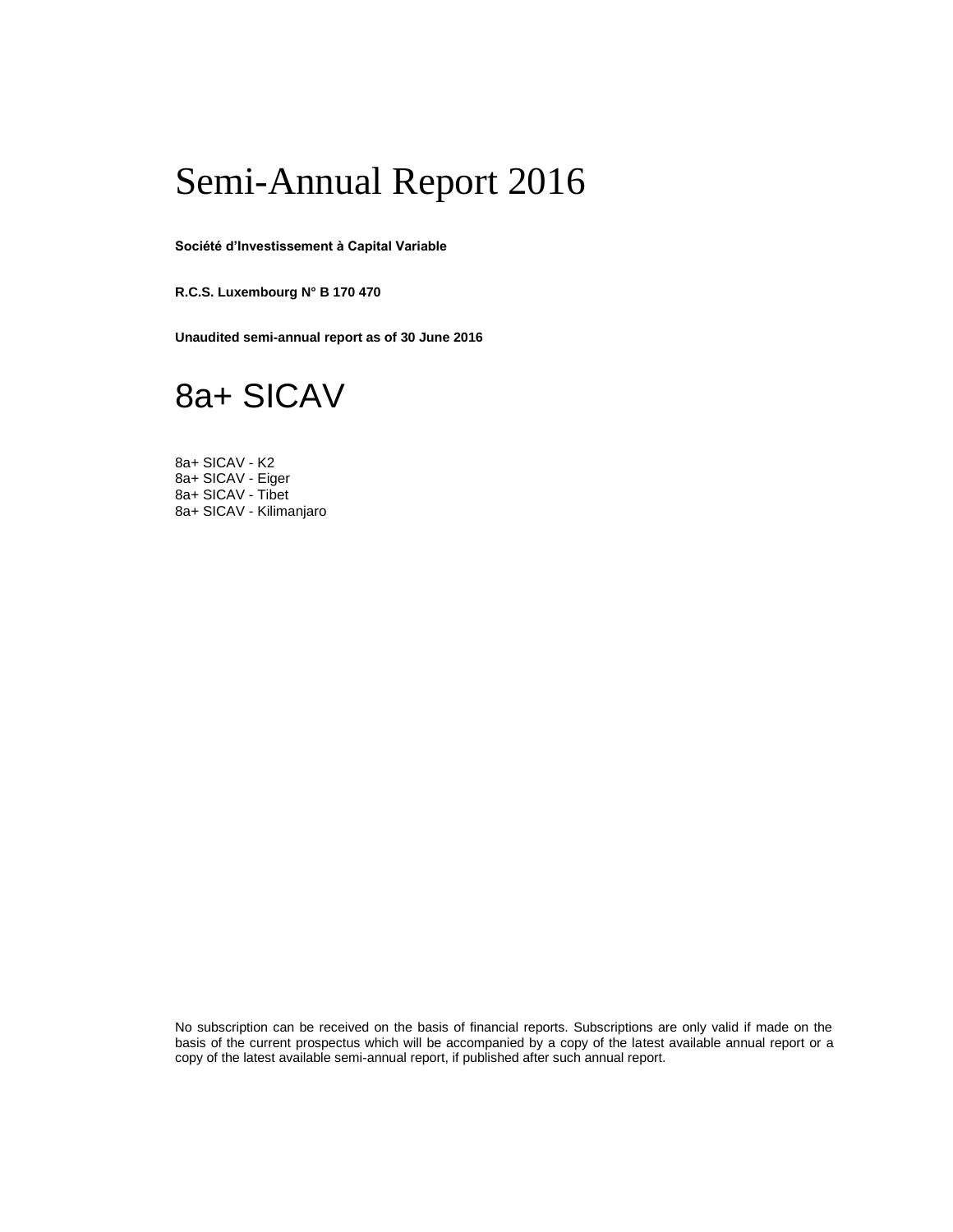# Unaudited semi-annual report as of 30 June 2016

| <b>Table of contents</b>                             | Page   | <b>ISIN</b>                                          |
|------------------------------------------------------|--------|------------------------------------------------------|
| Management and Administration<br>General Information | 3<br>4 |                                                      |
| 8a+ SICAV                                            | 5      |                                                      |
| 8a+ SICAV - K2                                       | 8      | I/LU1146688772<br>R / LU0715605621                   |
| 8a+ SICAV - Eiger                                    | 12     | I/LU0715616404<br>R / LU0715610621                   |
| 8a+ SICAV - Tibet                                    | 16     | R / LU0947468095                                     |
| 8a+ SICAV - Kilimanjaro                              | 20     | I/LU1095062904<br>Q/LU1171513879<br>R / LU1084964284 |
| Notes to the Financial Statements                    | 25     |                                                      |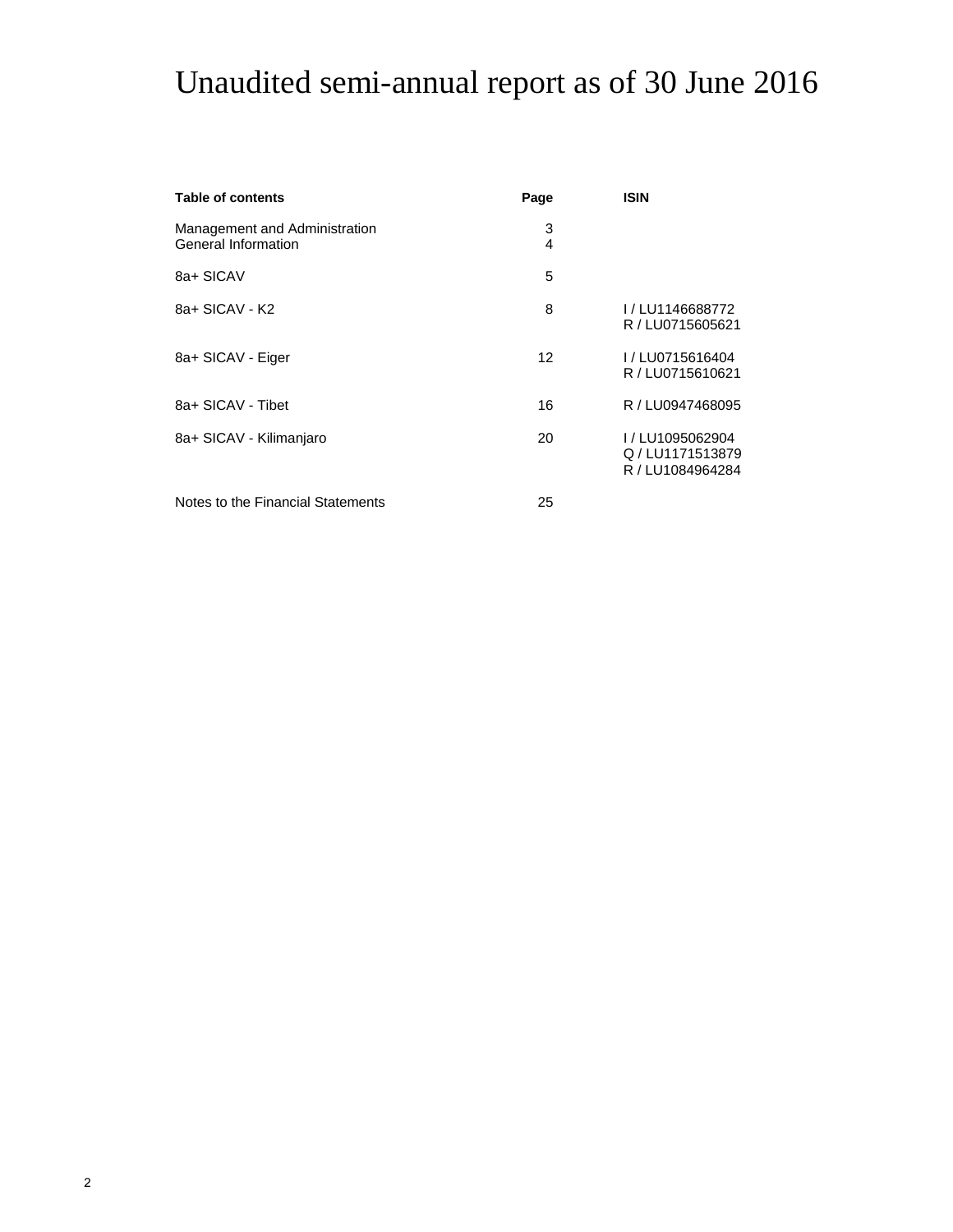## Management and Administration

Semi-annual Report as of 30 June 2016 8a+ SICAV

## **Chairman**

*Marco Bartolomei* 8a+ Investimenti SGR S.p.A. Piazza Monte Grappa n. 4 21100 Varese (Italy)

## **Directors**

*Andrea Pastorelli* 8a+ Investimenti SGR S.p.A. Piazza Monte Grappa n. 4 21100 Varese (Italy)

*Nicola Morelli Stefani* 8a+ Investimenti SGR S.p.A. Piazza Monte Grappa n. 4 21100 Varese (Italy)

*Carlo Alberto Montagna* Associate The Directors' Office 19, rue de Bitbourg L-1273 Luxembourg (Luxembourg)

## **Registered Office**

49, avenue J.F. Kennedy, L-1855 Luxembourg (Luxembourg)

## **Legal Adviser**

Dechert (Luxembourg) LLP 1, Allée Scheffer L-2520 Luxembourg (Luxembourg)

## **Custodian and Paying Agent**

State Street Bank Luxembourg S.C.A. 49, avenue J.F. Kennedy, L-1855 Luxembourg (Luxembourg)

## **Central Administration**

State Street Bank Luxembourg S.C.A. 49, avenue J.F. Kennedy, L-1855 Luxembourg (Luxembourg)

## **Management Company**

8a+ Investimenti SGR S.p.A., Piazza Monte Grappa n. 4 21100 Varese (Italy)

## **Auditor**

PricewaterhouseCoopers, Société coopérative 2, rue Gerhard Mercator B.P. 1443 L-1014 Luxembourg (Luxembourg)

#### **Investment Manager**

Subfund Eiger Subfund Kilimanjaro Investment Manager 8a+ Investimenti SGR S.p.A. Piazza Monte Grappa n. 4, 21100 Varese (Italy)

Subfund K2 Subfund Tibet Investment Manager Lemanik Asset Management S.A. 41, op Bierg L-8217 Mamer (Luxembourg)

Sub-investment manager Lemanik S.A. Via Bagutti 5 CH-6900 Lugano (Switzerland)

## **Sale in Italy**

Shares of this Company may be sold in this country.

The sales prospectus, the KIID, the articles of association of the Company, the annual and semi-annual reports as well as the portfolio movements of the Company mentioned in this publication are available free of charge at the sales agencies and at the registered office of the Company.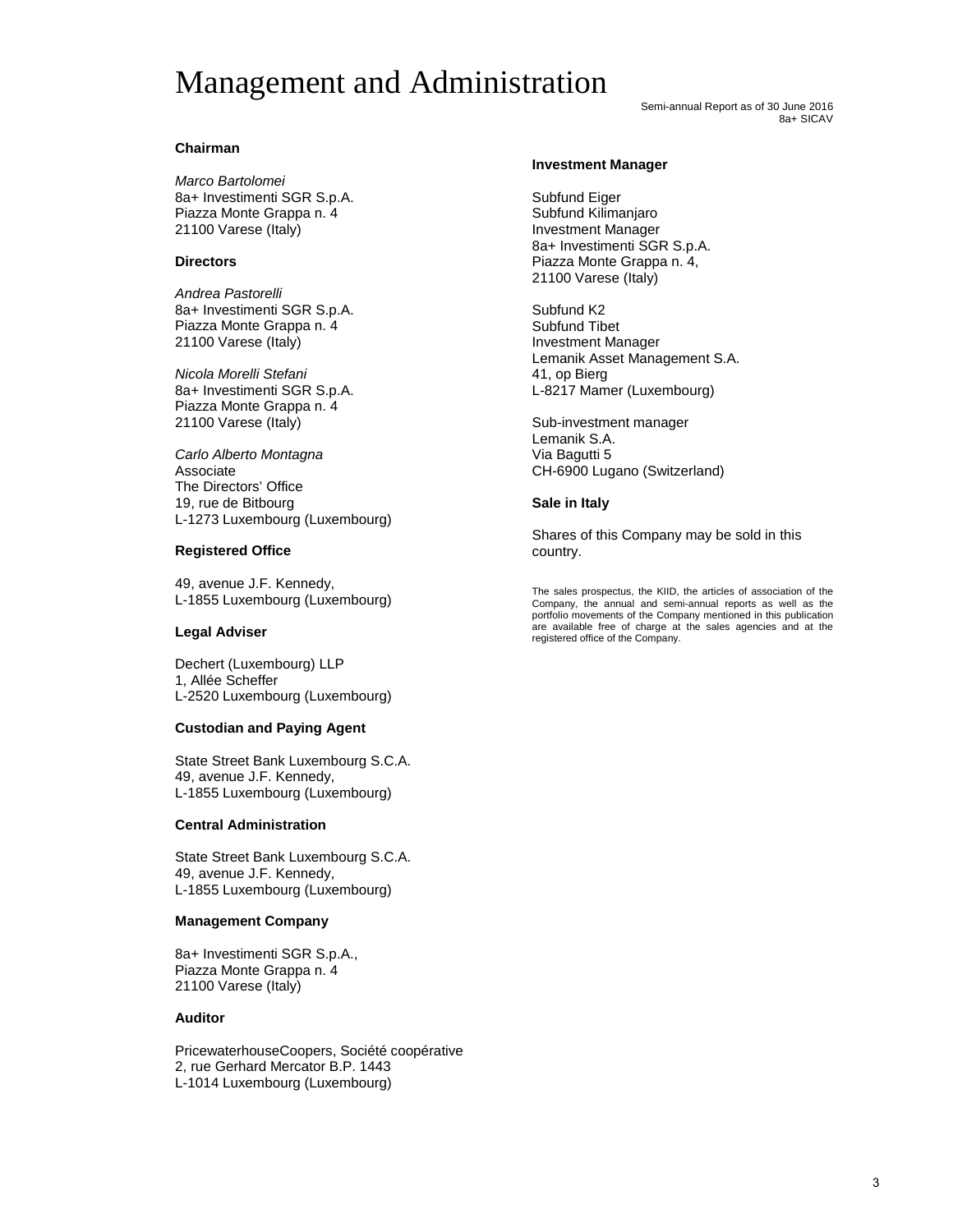## General Information

Semi-annual Report as of 30 June 2016 8a+ SICAV

8a+ SICAV (the "Company") is a "Société d'investissement à capital variable" with an umbrella structure, organized under Part I of the Law of 17 December 2010 relating to Undertakings for Collective Investment ("Law of 2010") and the Law of 10 August 1915 on the Commercial Companies ("Law of 1915") as amended, with registered office at 49, Avenue J.F. Kennedy, L-1855, Luxembourg.

The Company was created on 26 July 2012 for an unlimited period. The Articles of incorporation of the Company ("the Articles") are published in the "Mémorial C. Recueil des Sociétés et Associations" (the "Mémorial") of 6 August 2012 and have been filed with the Luxembourg "Registre de Commerce et des Sociétés". Any interested person may inspect the Articles at the "Registre de Commerce et des Sociétés" of Luxembourg, websit[e www.rcsl.lu.](http://www.rcsl.lu/)

The articles of association of the Company authorise the board of directors of the Company ("the Board of Directors") to issue Shares, at any time, in different subfunds (each, a "subfund"). Proceeds from the issue of Shares within each subfund may be invested in transferable securities and other eligible assets corresponding to a particular geographical area, industrial sector or monetary zone, and/or particular types of equity, equity-related or transferable debt securities as the Board of Directors may from time to time determine.

The Board of Directors may further decide to issue within each subfund two or more classes of Shares, the assets of which may be commonly invested pursuant to the specific investment policy for the particular subfund concerned, although a separate sales and redemption mechanism, fee structure, category of targeted investors and other such characteristics may be designated to a particular class of Shares within each such subfund.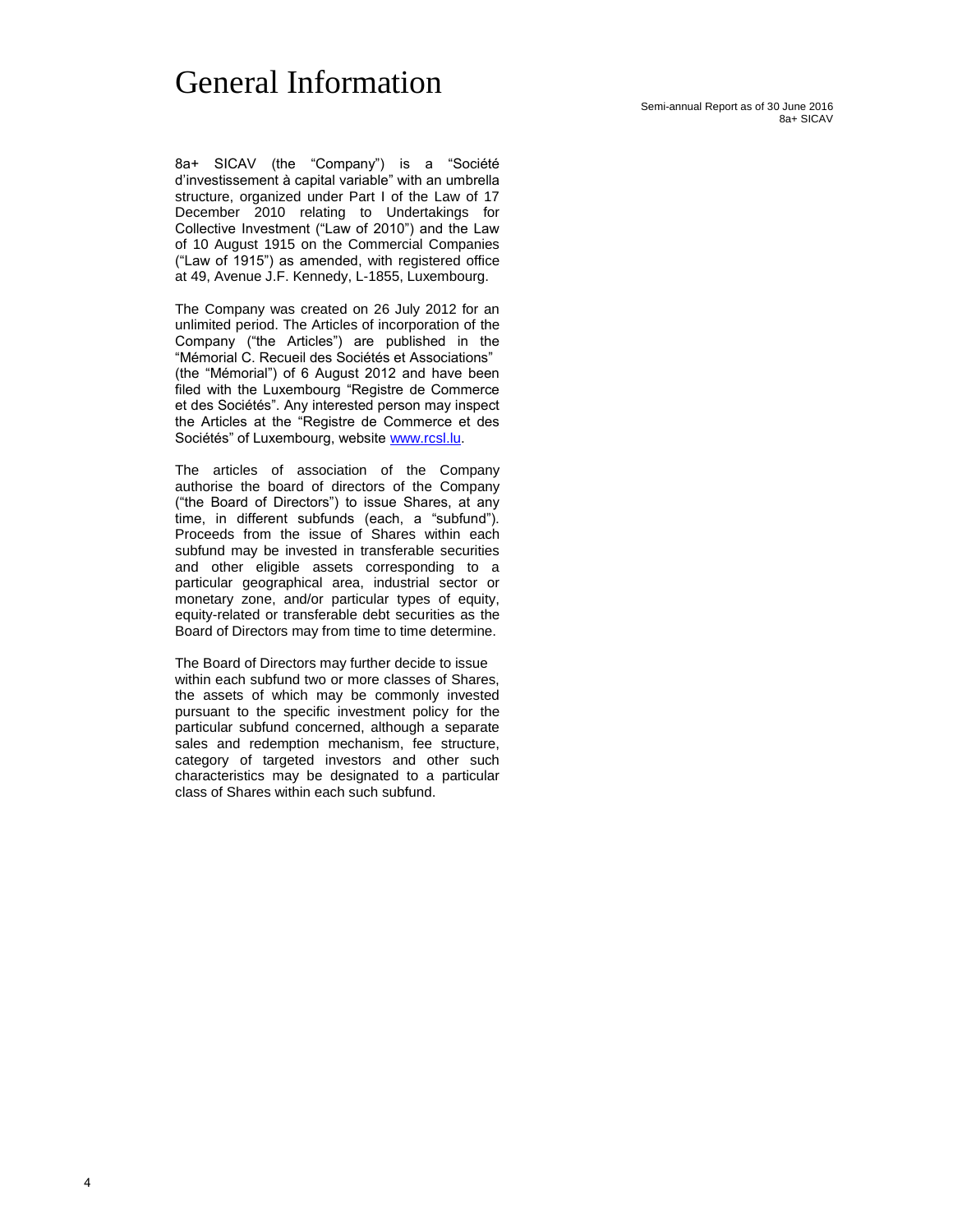## 8a+ SICAV

#### **Combined Statement of Net Assets**

|                                                                   | <b>EUR</b>    |  |
|-------------------------------------------------------------------|---------------|--|
| <b>Assets</b>                                                     | 30.06.2016    |  |
| Investments in securities, cost                                   | 78 983 680.51 |  |
| Investments in securities, unrealized appreciation (depreciation) | 201 075.50    |  |
| Total investments in securities                                   | 79 184 756.01 |  |
| Cash at banks, deposits on demand and deposit accounts            | 7 050 163.70  |  |
| Other liquid assets                                               | 1 733 746.19  |  |
| Receivable on securities sales                                    | 10 361 292.26 |  |
| Receivable on subscriptions                                       | 135.00        |  |
| Receivable on accrued interest on bonds                           | 29 833.53     |  |
| Receivable on dividends                                           | 36 352.28     |  |
| Other receivables                                                 | 23 553.07     |  |
| Formation expenses, net (Note 8)                                  | 55 024.96     |  |
| Unrealized gain on forward foreign exchange contracts             | 1 272.53      |  |
| <b>Total Assets</b>                                               | 98 476 129.53 |  |
| <b>Liabilities</b>                                                |               |  |
| Unrealized loss on financial futures                              | $-52883.90$   |  |
| Payable on securities purchases                                   | -1 981 241.28 |  |
| Payable on redemptions                                            | -130 861.48   |  |
| Bank overdraft                                                    | -3 423 125.84 |  |
| Broker overdraft                                                  | $-655487.19$  |  |
| Payables on administration fee                                    | $-22859.46$   |  |
| Payables on management fee (Note 2)                               | -150 248.93   |  |
| Payables on custodian bank fees                                   | $-31.393.76$  |  |
| Payables on Taxe d'abonnement (Note 4)                            | $-7034.53$    |  |
| Other payables                                                    | -189 061.90   |  |
| Total on-going expenses payables                                  | $-400598.58$  |  |
| <b>Total Liabilities</b>                                          | -6 644 198.27 |  |
|                                                                   | 91 831 931.26 |  |
| Net assets at the end of the financial period                     |               |  |
|                                                                   |               |  |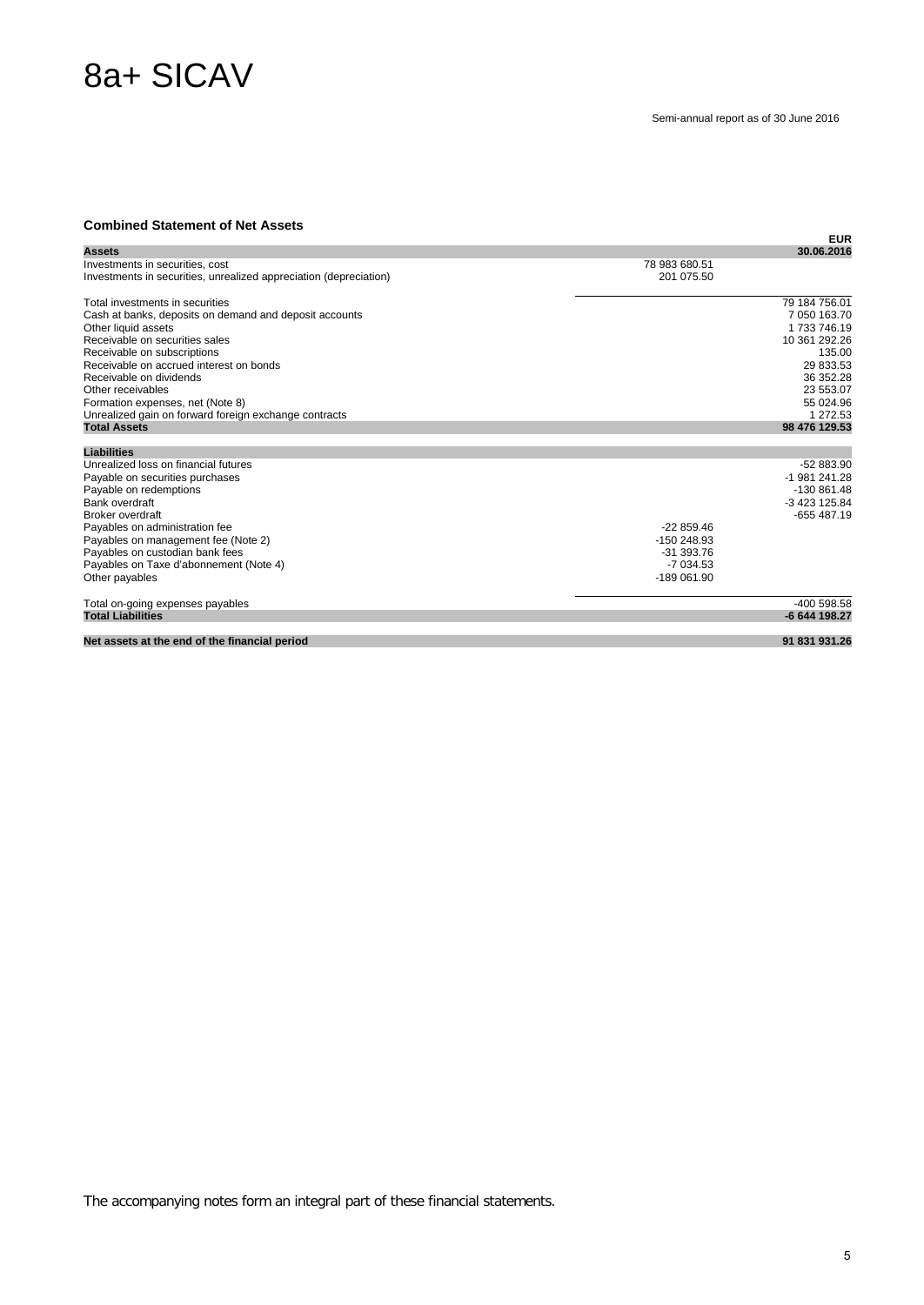# 8a+ SICAV

## **Combined Statement of Operations**

| Complited Statement of Operations                                            | <b>EUR</b>              |
|------------------------------------------------------------------------------|-------------------------|
| <b>Income</b>                                                                | 01.01.2016 - 30.06.2016 |
| Interest on liquid assets                                                    | 3 2 2 7 .59             |
| <b>Dividends</b>                                                             | 337 671.72              |
| Other income                                                                 | 13 107.85               |
| Interest income on bonds                                                     | 64 296.42               |
| <b>Total income</b>                                                          | 418 303.58              |
| <b>Expenses</b>                                                              |                         |
| Administration fee                                                           | $-84533.65$             |
| Management fee (Note 2)                                                      | -974 035.68             |
| Custodian bank fee                                                           | $-39077.13$             |
| Taxe d'abonnement (Note 4)                                                   | $-7614.84$              |
| Paying agent and sub-custodian fees                                          | $-16277.82$             |
| Amortization of formation expenses (Note 8)                                  | $-15843.10$             |
| Other commissions and fees (Note 9)                                          | $-272440.26$            |
| Interest on cash liquidity and bank overdraft                                | $-4460.11$              |
| <b>Total expenses</b>                                                        | -1 414 282.59           |
| Net income (loss) on investments                                             | -995 979.01             |
| Realized gain (loss)                                                         |                         |
| Realized gain (loss) on securities                                           | $-3620422.75$           |
| Realized gain (loss) on financial futures                                    | 109 546.89              |
| Total realized gain (loss) on investments                                    | -3 510 875.86           |
| Realized gain (loss) on foreign exchange                                     | 42 578.46               |
| Total realized gain (loss)                                                   | -3 468 297.40           |
| Net realized gain (loss) of the financial period                             | -4 464 276.41           |
| Changes in unrealized appreciation (depreciation)                            |                         |
| Unrealized appreciation (depreciation) on securities                         | 124 281.34              |
| Unrealized appreciation (depreciation) on forward foreign exchange contracts | 1 272.53                |
| Unrealized appreciation (depreciation) on financial futures                  | 88 852.12               |
| Unrealized appreciation (depreciation) on foreign currencies                 | 1 298.01                |
| Total changes in unrealized appreciation (depreciation)                      | 215 704.00              |
|                                                                              |                         |

**Net increase (decrease) in net assets as a result of operations -4 248 572.41**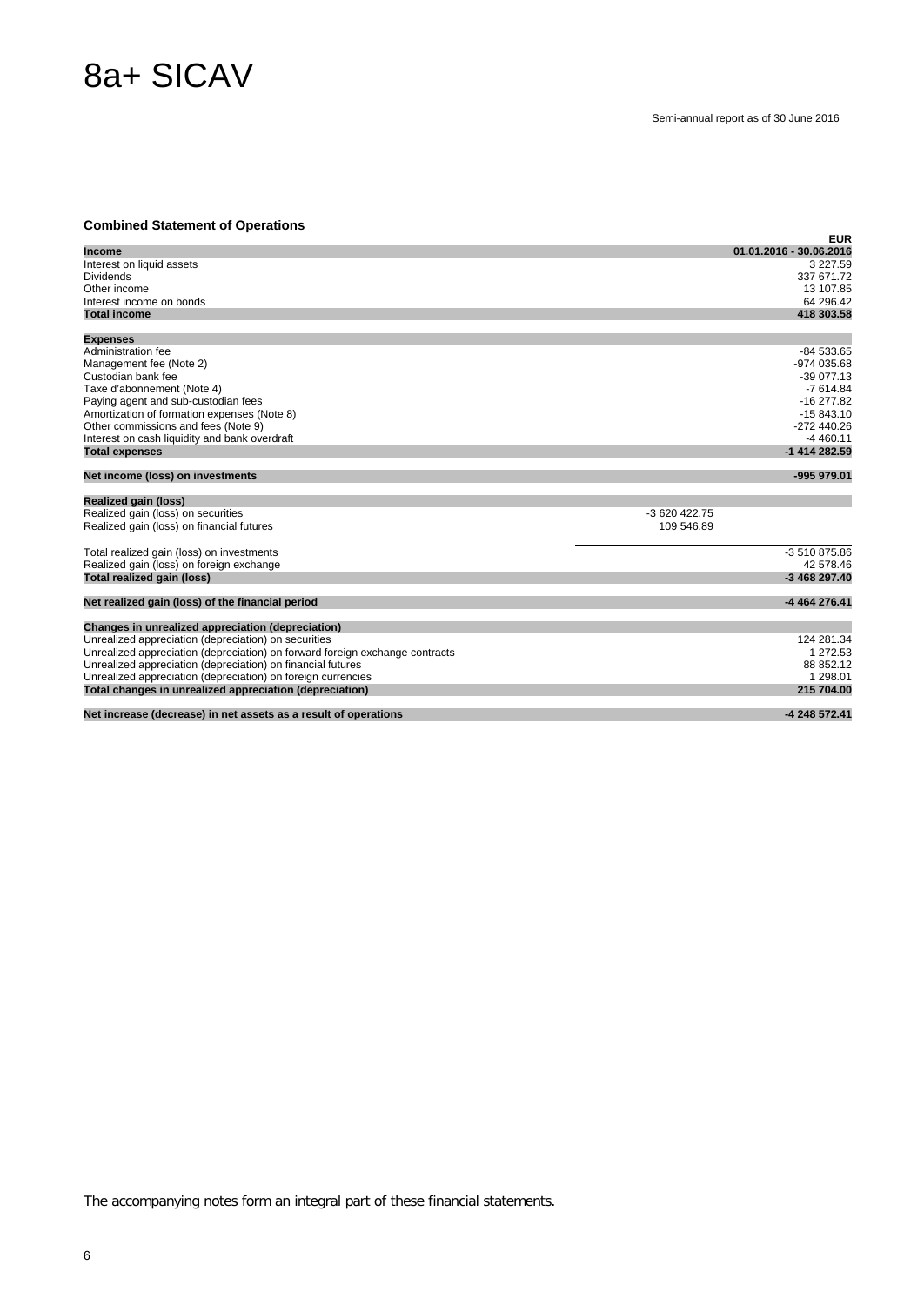## **Combined Statement of Changes in Net Assets**

| <b>OUTINING ORACHIGHT OF OHANGO III NGLASSGRS</b>               |               |                         |
|-----------------------------------------------------------------|---------------|-------------------------|
|                                                                 |               | <b>EUR</b>              |
|                                                                 |               | 01.01.2016 - 30.06.2016 |
| Net assets at the beginning of the financial period             |               | 107 913 712.24          |
| Subscriptions                                                   | 1 053 345.95  |                         |
| Redemptions                                                     | $-1288655452$ |                         |
| Total net subscriptions (redemptions)                           |               | -11 833 208.57          |
| Net income (loss) on investments                                | -995 979.01   |                         |
| Total realized gain (loss)                                      | $-346829740$  |                         |
| Total changes in unrealized appreciation (depreciation)         | 215 704.00    |                         |
| Net increase (decrease) in net assets as a result of operations |               | -4 248 572.41           |
| Net assets at the end of the financial period                   |               | 91 831 931.26           |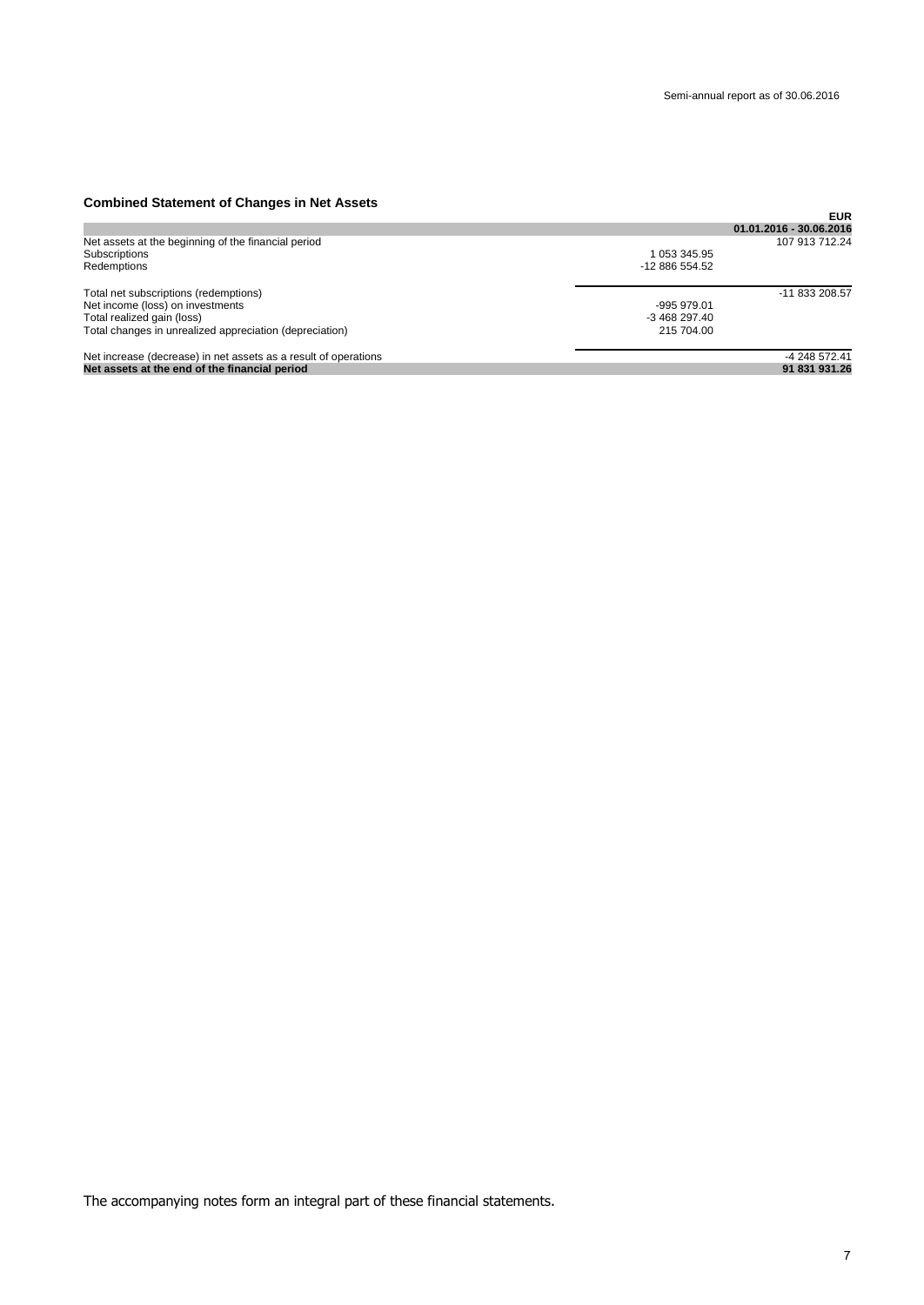## 8a+ SICAV - K2

#### Semi-annual report as of 30 June 2016

## **Key Figures**

|                                  | <b>ISIN</b>  | 30.06.2016    | 31.12.2015    | 31.12.2014    |
|----------------------------------|--------------|---------------|---------------|---------------|
| Net assets in EUR                |              | 55 805 283.31 | 66 786 302.17 | 92 150 083.05 |
| Class I                          | LU1146688772 |               |               |               |
| Shares outstanding               |              | 6 167.7360    | 6 384.9330    | N/A           |
| Net asset value per share in EUR |              | 93.26         | 96.21         | N/A           |
| <b>Class R</b>                   | LU0715605621 |               |               |               |
| Shares outstanding               |              | 567 258.4040  | 654 967.1860  | 885 833.8830  |
| Net asset value per share in EUR |              | 97.36         | 101.03        | 104.03        |

## **Structure of the Securities Portfolio**

| Geographical Breakdown as a % of net assets |       |
|---------------------------------------------|-------|
| Luxembourg                                  | 60.81 |
| France                                      | 23.84 |
| Total                                       | 84.65 |

| Economic Breakdown as a % of net assets |       |
|-----------------------------------------|-------|
| Investment funds                        | 84.65 |
| <b>Total</b>                            | 84.65 |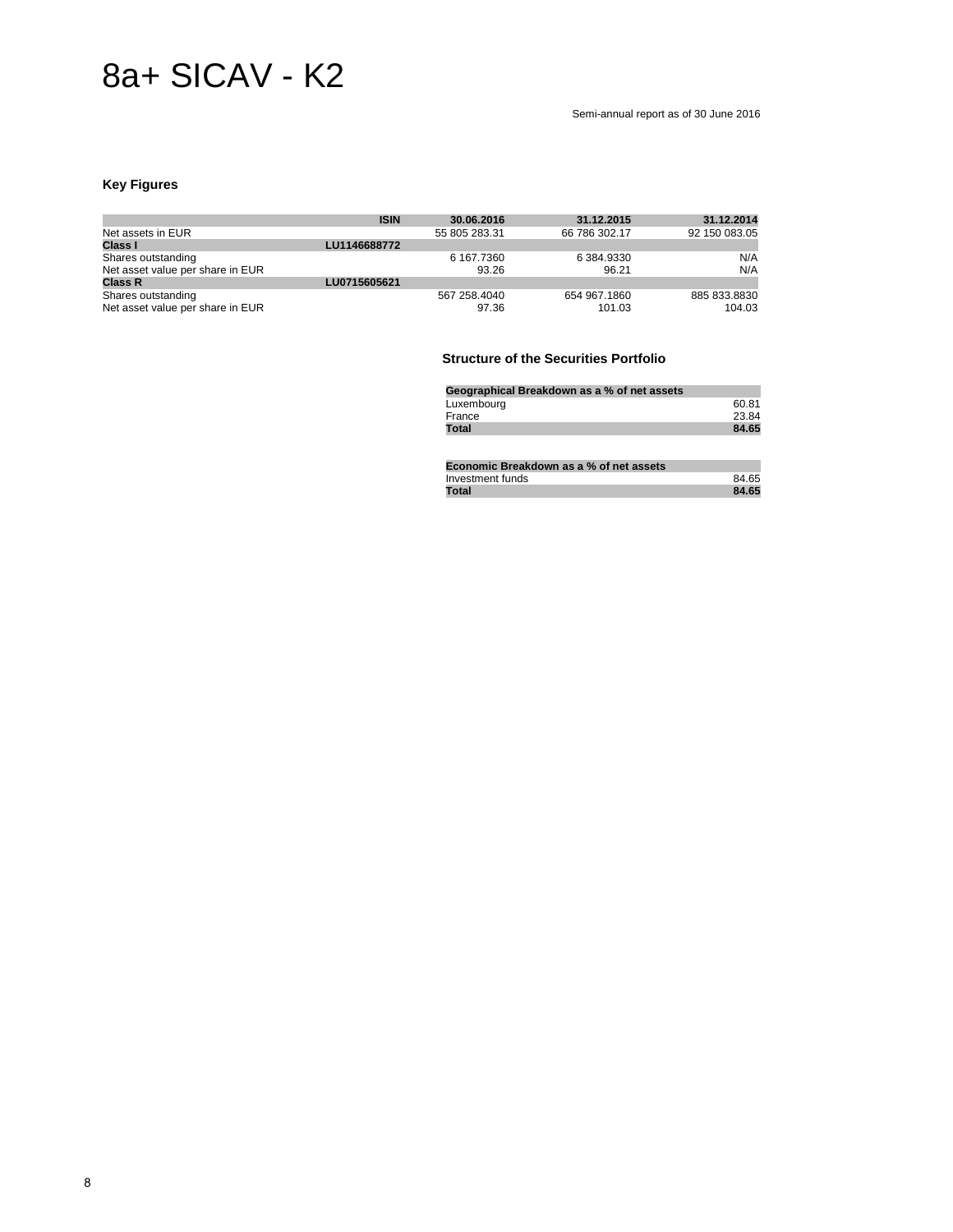## **Statement of Net Assets**

| יככה וושות שו וזשנ                                                                                   |                             | <b>EUR</b> |
|------------------------------------------------------------------------------------------------------|-----------------------------|------------|
| Assets                                                                                               | 30.06.2016                  |            |
| Investments in securities, cost<br>Investments in securities, unrealized appreciation (depreciation) | 46 688 503.19<br>550 229.04 |            |
| Total investments in securities                                                                      | 47 238 732.23               |            |
| Cash at banks, deposits on demand and deposit accounts                                               | 3747198.85                  |            |
| Other liquid assets                                                                                  | 1 354 974.08                |            |
| Receivable on securities sales                                                                       | 7711026.55                  |            |
| Other receivables                                                                                    | 10 368.20                   |            |
| Formation expenses, net (Note 9)                                                                     | 12 497.13                   |            |
| <b>Total Assets</b>                                                                                  | 60 074 797.04               |            |
|                                                                                                      |                             |            |
| <b>Liabilities</b>                                                                                   |                             |            |
| Unrealized loss on financial futures                                                                 | $-23362.57$                 |            |
| Payable on redemptions                                                                               | -33 718.97                  |            |
| Bank overdraft                                                                                       | -3 423 125.84               |            |
| <b>Broker overdraft</b>                                                                              | -560 279.33                 |            |
| Payables on administration fee                                                                       | $-13460.22$                 |            |
| Payables on management fee (Note 2)                                                                  | $-100752.41$                |            |
| Payables on custodian bank fees                                                                      | $-514.25$                   |            |
| Payables on Taxe d'abonnement (Note 4)                                                               | -4 350.95                   |            |
| Other payables                                                                                       | -109 949.19                 |            |
|                                                                                                      | -229 027.02                 |            |
| Total on-going expenses payables<br><b>Total Liabilities</b>                                         | -4 269 513.73               |            |
|                                                                                                      |                             |            |
| Net assets at the end of the financial period                                                        | 55 805 283.31               |            |
|                                                                                                      |                             |            |
| <b>Statement of Operations</b>                                                                       |                             |            |
| <b>Income</b>                                                                                        | 01.01.2016 - 30.06.2016     | <b>EUR</b> |
| Interest on liquid assets                                                                            | 141.34                      |            |
| Other income                                                                                         | 10 824.94                   |            |
| <b>Total income</b>                                                                                  | 10 966.28                   |            |
|                                                                                                      |                             |            |
| <b>Expenses</b>                                                                                      |                             |            |
| Administration fee                                                                                   | -49 000.28                  |            |
| Management fee (Note 2)                                                                              | -660 011.18                 |            |
| Custodian bank fees                                                                                  | $-9114.88$                  |            |
| Taxe d'abonnement (Note 4)                                                                           | $-4096.21$                  |            |
| Paying agent and sub-custodian fees                                                                  | $-10828.45$                 |            |
| Amortization of formation expenses (Note 9)                                                          | $-3616.34$                  |            |
| Other commissions and fees                                                                           | -131 075.04                 |            |
|                                                                                                      |                             |            |
| Interest on cash liquidity and bank overdraft                                                        | $-3845.11$                  |            |
| <b>Total expenses</b>                                                                                | -871 587.49                 |            |
| Net income (loss) on investments                                                                     | -860 621.21                 |            |
| Realized gain (loss) (Note 1)                                                                        |                             |            |
| Realized gain (loss) on securities                                                                   | -1 821 198.51               |            |
| Realized gain (loss) on financial futures                                                            | 64 086.32                   |            |
|                                                                                                      |                             |            |
| Total realized gain (loss) on investments                                                            | -1 757 112.19               |            |
| Realized gain (loss) on foreign exchange                                                             | 6 989.33                    |            |
| Total realized gain (loss)                                                                           | -1 750 122.86               |            |
| Net realized gain (loss) of the financial period                                                     | -2 610 744.07               |            |
|                                                                                                      |                             |            |
| Changes in unrealized appreciation (depreciation)                                                    |                             |            |
| Unrealized appreciation (depreciation) on securities                                                 | 228 661.10                  |            |
| Unrealized appreciation (depreciation) on financial futures                                          | 119 829.92                  |            |
| Unrealized appreciation (depreciation) on foreign currencies                                         | 2 834.12                    |            |
| Total changes in unrealized appreciation (depreciation)                                              | 351 325.14                  |            |
| Net increase (decrease) in net assets as a result of operations                                      | -2 259 418.93               |            |
|                                                                                                      |                             |            |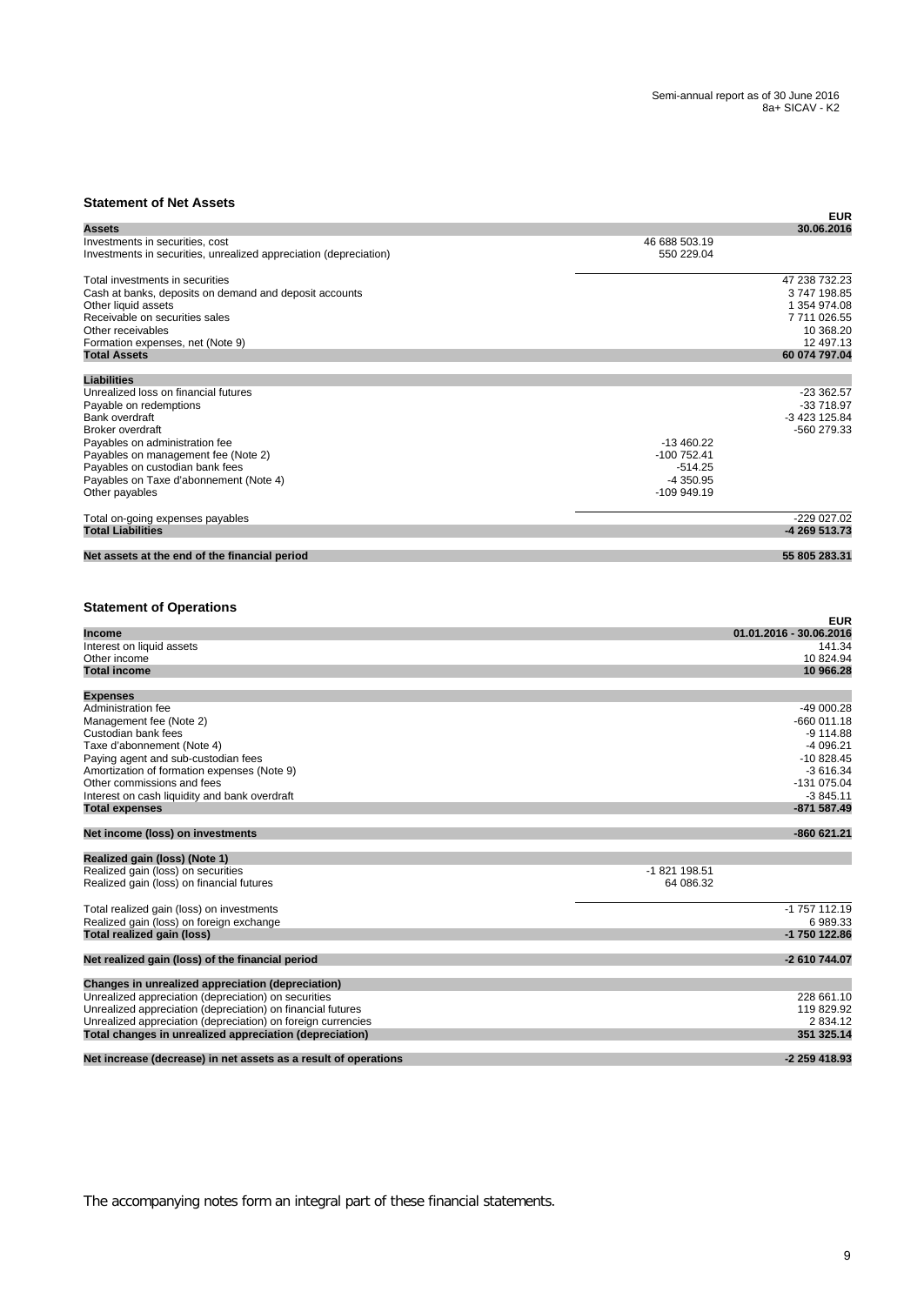## **Statement of Changes in Net Assets**

| <b>UNIVERSITY OF UNIVERSITY AND ASSOCIS</b>                     |               |                         |
|-----------------------------------------------------------------|---------------|-------------------------|
|                                                                 |               | <b>EUR</b>              |
|                                                                 |               | 01.01.2016 - 30.06.2016 |
| Net assets at the beginning of the period                       |               | 66 786 302.17           |
| Subscriptions                                                   | 308 197.92    |                         |
| Redemptions                                                     | $-9029797.85$ |                         |
| Total net subscriptions (redemptions)                           |               | -8 721 599.93           |
| Net income (loss) on investments                                | -860 621.21   |                         |
| Total realized gain (loss)                                      | -1 750 122.86 |                         |
| Total changes in unrealized appreciation (depreciation)         | 351 325.14    |                         |
| Net increase (decrease) in net assets as a result of operations |               | -2 259 418.93           |
| Net assets at the end of the financial period                   |               | 55 805 283.31           |
|                                                                 |               |                         |

## **Changes in the Number of Shares outstanding**

|                                                                 | 01.01.2016 - 30.06.2016 |
|-----------------------------------------------------------------|-------------------------|
| Class                                                           |                         |
| Number of shares outstanding at the beginning of the period     | 6 384.9330              |
| Number of shares issued                                         | 456.6900                |
| Number of shares redeemed                                       | -673.8870               |
| Number of shares outstanding at the end of the financial period | 6 167,7360              |
|                                                                 |                         |
| <b>Class</b>                                                    | R                       |
| Number of shares outstanding at the beginning of the period     | 654 967.1860            |
| Number of shares issued                                         | 2653.7400               |
| Number of shares redeemed                                       | $-90362.5220$           |
| Number of shares outstanding at the end of the financial period | 567 258,4040            |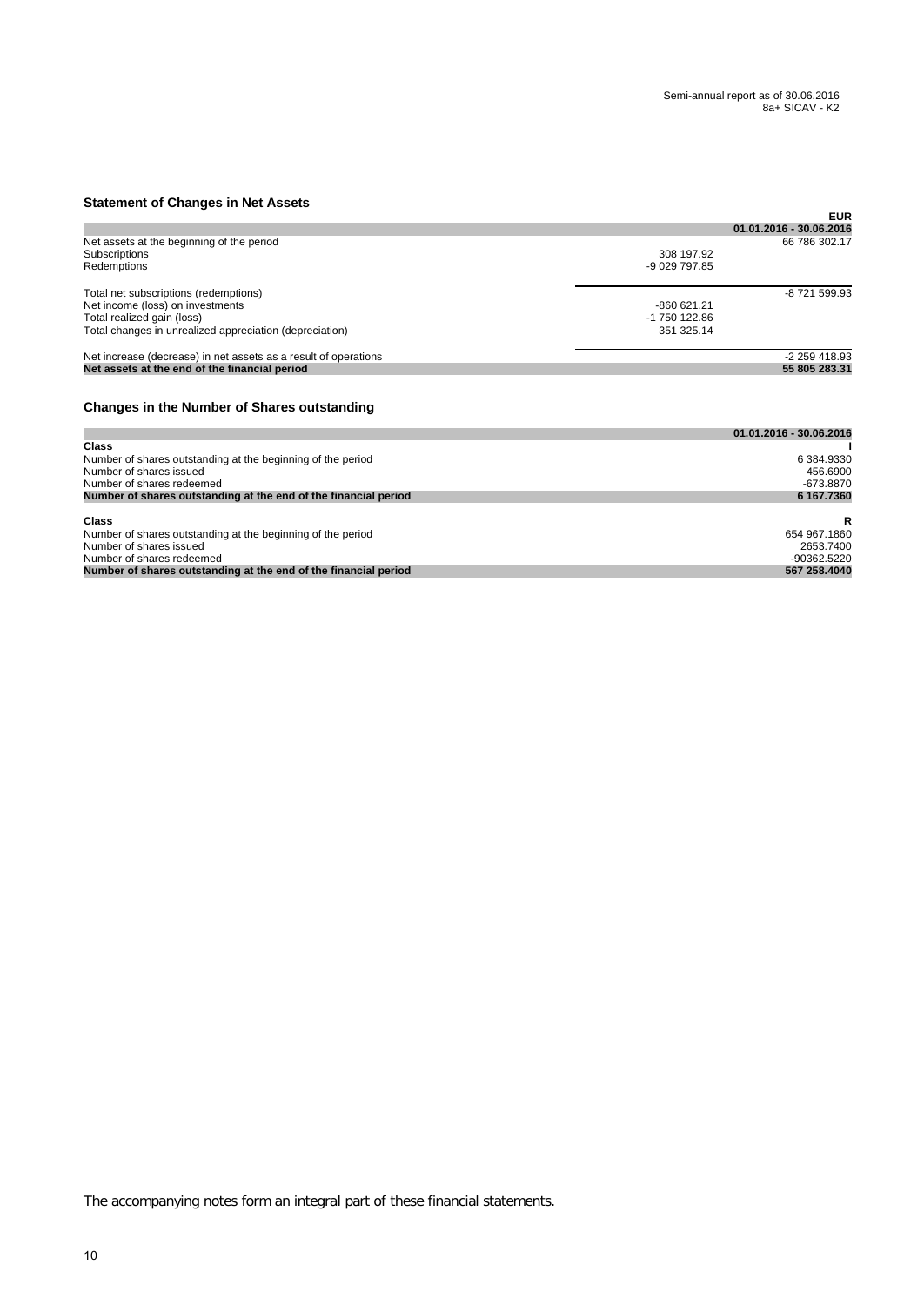## **Statement of Investments in Securities and other Net Assets as of 30 June 2016**

| Currency | <b>Description</b> | Quantity/ | luation in EUR         | as a % |
|----------|--------------------|-----------|------------------------|--------|
|          |                    | Nominal/  | Unrealized gain (loss) | of net |
|          |                    | Contract  | on Derivatives         | assets |
|          |                    |           |                        |        |

## **UCITS/Other UCIs in accordance with Article 41 (1) e) of the Luxembourg law of 17 December 2010**

#### **Investment Fund, open-ended**

| France                                                                                                                                                                                                                                                                |                                                                                                                                                                                                                                                                                                                                                                                                                                                                                                                                                                                                                                                                                                                                                                                                                                                                                         |                                                                                                                                                                                                                     |                                                                                                                                                                                                                                                                                      |                                                                                                                                                |
|-----------------------------------------------------------------------------------------------------------------------------------------------------------------------------------------------------------------------------------------------------------------------|-----------------------------------------------------------------------------------------------------------------------------------------------------------------------------------------------------------------------------------------------------------------------------------------------------------------------------------------------------------------------------------------------------------------------------------------------------------------------------------------------------------------------------------------------------------------------------------------------------------------------------------------------------------------------------------------------------------------------------------------------------------------------------------------------------------------------------------------------------------------------------------------|---------------------------------------------------------------------------------------------------------------------------------------------------------------------------------------------------------------------|--------------------------------------------------------------------------------------------------------------------------------------------------------------------------------------------------------------------------------------------------------------------------------------|------------------------------------------------------------------------------------------------------------------------------------------------|
| <b>EUR</b><br><b>EUR</b><br><b>Total France</b>                                                                                                                                                                                                                       | AMUNDI - AMUNDI 3 M -IC-<br>NATIXIS ASSET MANAGEMENT NATIXIS CASH EURIBOR -I-                                                                                                                                                                                                                                                                                                                                                                                                                                                                                                                                                                                                                                                                                                                                                                                                           | 7.59<br>50.99                                                                                                                                                                                                       | 8 047 009.08<br>5 254 366.24<br>13 301 375.32                                                                                                                                                                                                                                        | 14.42<br>9.42<br>23.84                                                                                                                         |
| Luxembourg                                                                                                                                                                                                                                                            |                                                                                                                                                                                                                                                                                                                                                                                                                                                                                                                                                                                                                                                                                                                                                                                                                                                                                         |                                                                                                                                                                                                                     |                                                                                                                                                                                                                                                                                      |                                                                                                                                                |
| <b>EUR</b><br><b>EUR</b><br><b>EUR</b><br><b>EUR</b><br><b>EUR</b><br><b>EUR</b><br><b>EUR</b><br><b>USD</b><br><b>EUR</b><br><b>USD</b><br><b>EUR</b><br><b>EUR</b><br><b>EUR</b><br><b>EUR</b><br><b>EUR</b><br><b>USD</b><br><b>USD</b><br><b>Total Luxembourg</b> | AXA IM FIXED INCOME INVESTMENT STRATEGIES - US CORPORATE BOND (HEDGED) -I-<br>AXA WORLD FUNDS - US HIGH YIELD BONDS -F-<br>AXA WORLD FUNDS - US HIGH YIELD BONDS -F-<br>BL-EMERGING MARKETS-B-<br>BNP PARIBAS INSTICASH MONEY 3M EUR -I-<br>CGS FMS GLOBAL EVOLUTION FRONTIER MARKETS -R-<br>HENDERSON HORIZON - EURO CORPORATE BOND FUND -IA-<br>HENDERSON HORIZON - JAPANESE SMALLER COMPANIES FUND -12-<br>JPMORGAN FUNDS - FLEXIBLE CREDIT FUND -H-<br>MAN UMBRELLA SICAV - MAN CONVERTIBLES AMERICA - IH-<br>MORGAN STANLEY INVESTMENT FUNDS - GLOBAL HIGH YIELD BOND FUND -AH-<br>NORDEA 1 SICAV - EMERGING MARKET CORPORATE BOND FUND -BI-<br>PICTET - DIGITAL COMMUNICATION - HIE-<br>PICTET - EUR HIGH YIELD -I-<br>PICTET - GLOBAL EMERGING DEBT -HIE-<br>PICTET - PACIFIC EX JAPAN INDEX -I-<br>SCHRODER INTERNATIONAL SELECTION FUND - ASIA PACIFIC PROPERTY SECURITIES -C- | 14 209.00<br>240 677.00<br>8 658.00<br>14 168.00<br>82 162.63<br>9 447.38<br>12 666.00<br>16 343.00<br>195 800.00<br>15 477.00<br>28 339.00<br>20 267.00<br>6 008.00<br>5996.00<br>7 602.00<br>4 574.00<br>3 543.00 | 1 678 935.44<br>3 270 800.43<br>1 682 942.04<br>2 284 731.68<br>8 347 049.27<br>1 241 764.55<br>1951830.60<br>696 116.99<br>1948 210.00<br>1 494 552.81<br>862 639.16<br>2 045 142.97<br>1 044 731.12<br>1 471 778.16<br>2 056 417.02<br>1 365 139.74<br>494 574 93<br>33 937 356.91 | 3.01<br>5.86<br>3.01<br>4.09<br>14.96<br>2.22<br>3.50<br>1.25<br>3.49<br>2.68<br>1.55<br>3.66<br>1.87<br>2.64<br>3.68<br>2.45<br>0.89<br>60.81 |
| Total Investment Fund, open-ended                                                                                                                                                                                                                                     |                                                                                                                                                                                                                                                                                                                                                                                                                                                                                                                                                                                                                                                                                                                                                                                                                                                                                         |                                                                                                                                                                                                                     | 47 238 732.23                                                                                                                                                                                                                                                                        | 84.65                                                                                                                                          |
|                                                                                                                                                                                                                                                                       | Total UCITS/Other UCIs in accordance with Article 41 (1) e) of the Luxembourg law of 17 December 2010                                                                                                                                                                                                                                                                                                                                                                                                                                                                                                                                                                                                                                                                                                                                                                                   |                                                                                                                                                                                                                     | 47 238 732.23                                                                                                                                                                                                                                                                        | 84.65                                                                                                                                          |
| <b>Total investments in securities</b>                                                                                                                                                                                                                                |                                                                                                                                                                                                                                                                                                                                                                                                                                                                                                                                                                                                                                                                                                                                                                                                                                                                                         |                                                                                                                                                                                                                     | 47 238 732.23                                                                                                                                                                                                                                                                        | 84.65                                                                                                                                          |

#### **Derivative instruments**

#### **Derivative instruments listed on an official stock exchange**

| <b>Financial Futures on currencies</b> |                                                                                |    |               |         |  |  |
|----------------------------------------|--------------------------------------------------------------------------------|----|---------------|---------|--|--|
| <b>USD</b>                             | EURO FX CURRENCY 19/09/2016                                                    | 89 | $-23.362.57$  | $-0.04$ |  |  |
|                                        | <b>Total Financial Futures on currencies</b>                                   |    | $-23.362.57$  | $-0.04$ |  |  |
|                                        | Total Derivative instruments listed on an official stock exchange              |    | $-23362.57$   | $-0.04$ |  |  |
| <b>Total Derivative instruments</b>    |                                                                                |    | $-233362.57$  | $-0.04$ |  |  |
|                                        | Cash at banks, deposits on demand and deposit accounts and other liquid assets |    | 1 118 767.76  | 2.00    |  |  |
| Other assets and liabilities           |                                                                                |    | 7 471 146.32  | 13.39   |  |  |
| <b>Total net assets</b>                |                                                                                |    | 55 805 283.31 | 100.00  |  |  |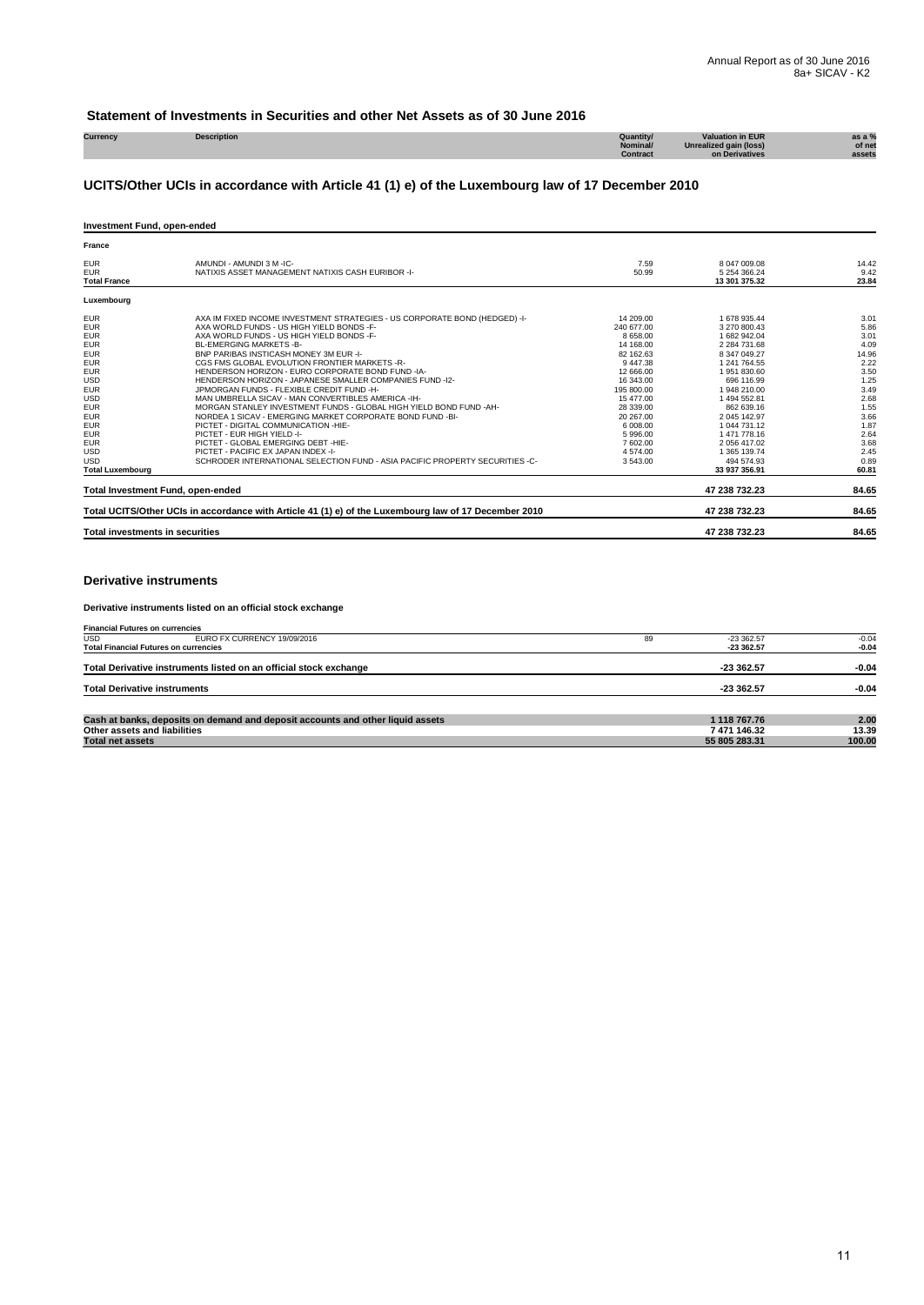# 8a+ SICAV - Eiger

## **Key Figures**

|                                  | <b>ISIN</b>  | 30.06.2016      | 31.12.2015    | 31.12.2014  |
|----------------------------------|--------------|-----------------|---------------|-------------|
| Net assets in EUR                |              | 8 961 227.24    | 11 692 608.64 | 8793292.21  |
| Class I                          | LU0715616404 |                 |               |             |
| Shares outstanding               |              | 2 2 3 4 2 4 5 0 | 2 006 4290    | 443.3540    |
| Net asset value per share in EUR |              | 87.76           | 109.42        | 96.84       |
| <b>Class R</b>                   | LU0715610621 |                 |               |             |
| Shares outstanding               |              | 78 160.4580     | 81 616,8600   | 70 496 5100 |
| Net asset value per share in EUR |              | 112.14          | 140.57        | 124.12      |

## **Structure of the Securities Portfolio**

| Geographical Breakdown as a % of net assets |       |
|---------------------------------------------|-------|
| Germany                                     | 34.36 |
| France                                      | 27.41 |
| Italy                                       | 17.54 |
| United Kingdom                              | 7.22  |
| Netherlands                                 | 5.02  |
| Total                                       | 91.54 |

|                           | Economic Breakdown as a % of net assets |  |
|---------------------------|-----------------------------------------|--|
| Banks                     | 20.65                                   |  |
| Electric                  | 9.92                                    |  |
| Telecommunications        | 9.80                                    |  |
| Insurance                 | 9.68                                    |  |
| Food                      | 5.17                                    |  |
| Semiconductors            | 5.07                                    |  |
| Iron/Steel                | 5.02                                    |  |
| Chemicals                 | 4.82                                    |  |
| <b>Building Materials</b> | 4.79                                    |  |
| Electronics               | 4.74                                    |  |
| Pharmaceuticals           | 4.72                                    |  |
| Leisure Time              | 2.78                                    |  |
| Auto Manufacturers        | 2.33                                    |  |
| Airlines                  | 2.06                                    |  |
| <b>Total</b>              | 91.54                                   |  |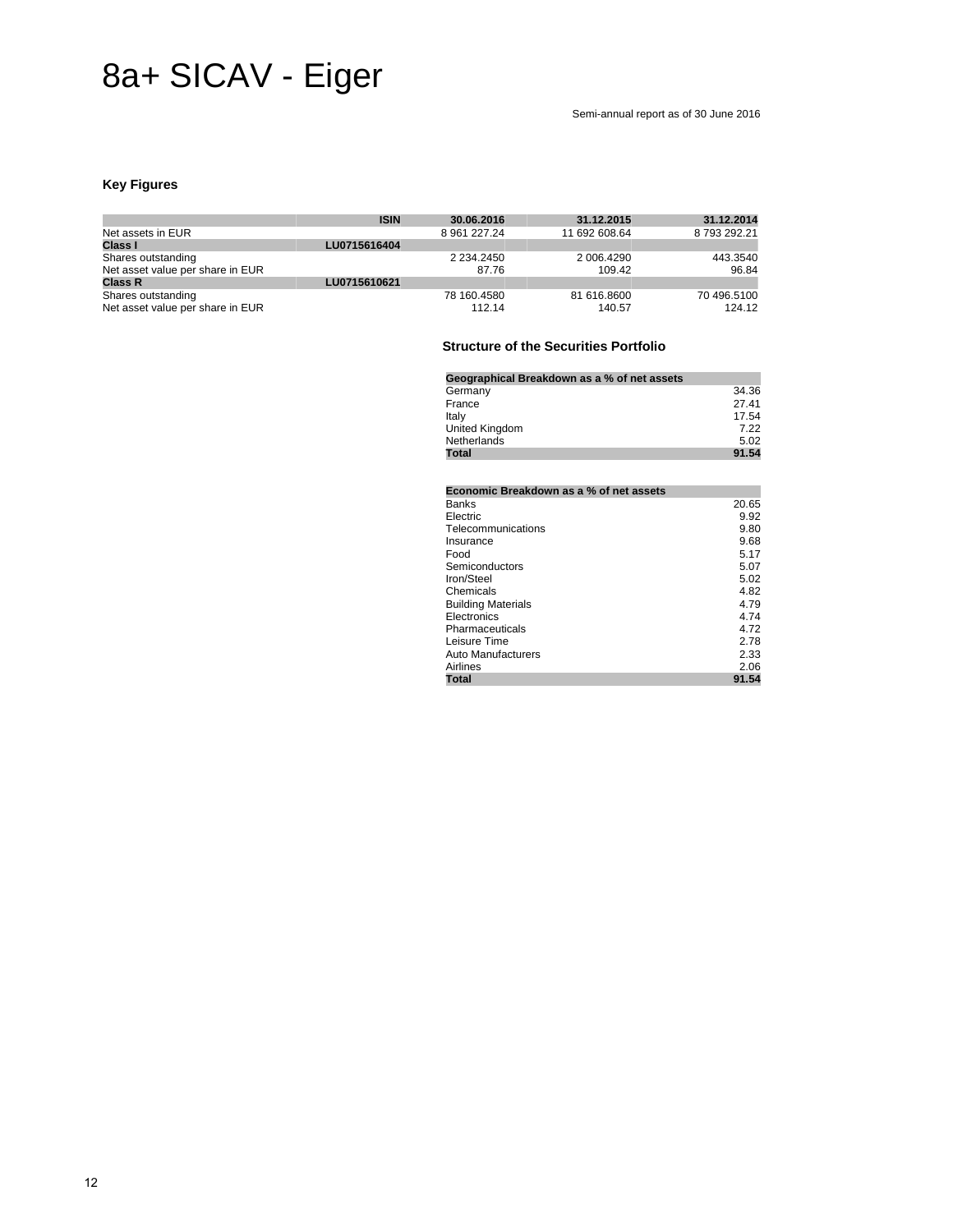## **Statement of Net Assets**

| เนเงกางกาเ บก เจงเ คงจงง                                                     |               | <b>EUR</b>                            |
|------------------------------------------------------------------------------|---------------|---------------------------------------|
| Assets                                                                       |               | 30.06.2016                            |
| Investments in securities, cost                                              | 8 827 278.43  |                                       |
| Investments in securities, unrealized appreciation (depreciation)            | -624 112.98   |                                       |
|                                                                              |               |                                       |
| Total investments in securities                                              |               | 8 203 165.45                          |
| Cash at banks, deposits on demand and deposit accounts                       |               | 426 565.16                            |
| Receivable on securities sales                                               |               | 677 059.91                            |
| Receivable on dividends                                                      |               | 28 060.89                             |
| Other receivables                                                            |               | 3 143.78                              |
|                                                                              |               |                                       |
| Formation expenses, net (Note 9)                                             |               | 12 497.15                             |
| Unrealized gain on forward foreign exchange contracts                        |               | 1 272.53                              |
| <b>Total Assets</b>                                                          |               | 9 351 764.87                          |
| <b>Liabilities</b>                                                           |               |                                       |
|                                                                              |               |                                       |
| Payable on securities purchases                                              |               | -246 642.46                           |
| Payable on redemptions                                                       |               | $-97$ 142.51                          |
| Payables on administration fee                                               | $-3544.96$    |                                       |
| Payables on management fee (Note 2)                                          | -15 574.93    |                                       |
|                                                                              |               |                                       |
| Payables on custodian bank fees                                              | $-9972.66$    |                                       |
| Payables on Taxe d'abonnement (Note 4)                                       | $-1088.05$    |                                       |
| Other payables                                                               | -16 572.06    |                                       |
|                                                                              |               |                                       |
| Total on-going expenses payables<br><b>Total Liabilities</b>                 |               | -46 752.66<br>-390 537.63             |
|                                                                              |               |                                       |
| Net assets at the end of the financial period                                |               | 8 961 227.24                          |
| <b>Statement of Operations</b><br><b>Income</b>                              |               | <b>EUR</b><br>01.01.2016 - 30.06.2016 |
| <b>Dividends</b>                                                             |               |                                       |
|                                                                              |               | 278 568.97                            |
| <b>Total income</b>                                                          |               | 278 568.97                            |
| <b>Expenses</b>                                                              |               |                                       |
| Administration fee                                                           |               | $-9789.50$                            |
|                                                                              |               |                                       |
| Management fee (Note 2)                                                      |               | -101 727.03                           |
| Custodian bank fees                                                          |               | $-7523.94$                            |
| Taxe d'abonnement (Note 4)                                                   |               | $-2.357.73$                           |
| Paying agent and sub-custodian fees                                          |               | $-1496.84$                            |
| Amortization of formation expenses (Note 9)                                  |               | $-3616.34$                            |
|                                                                              |               |                                       |
| Other commissions and fees                                                   |               | -38 101.36                            |
| Interest on cash liquidity and bank overdraft                                |               | $-31.73$                              |
| <b>Total expenses</b>                                                        |               | -164 644.47                           |
| Net income (loss) on investments                                             |               | 113 924.50                            |
|                                                                              |               |                                       |
| Realized gain (loss) (Note 1)                                                |               |                                       |
| Realized gain (loss) on securities                                           | -1 775 117.96 |                                       |
|                                                                              |               |                                       |
| Total realized gain (loss) on investments                                    |               | -1 775 117.96                         |
| Realized gain (loss) on foreign exchange                                     |               | 19 846.44                             |
|                                                                              |               |                                       |
| Total realized gain (loss)                                                   |               | -1 755 271.52                         |
| Net realized gain (loss) of the financial period                             |               | -1 641 347.02                         |
| Changes in unrealized appreciation (depreciation)                            |               |                                       |
| Unrealized appreciation (depreciation) on securities                         |               | -751 442.02                           |
|                                                                              |               |                                       |
| Unrealized appreciation (depreciation) on forward foreign exchange contracts |               | 1 272.53                              |
| Unrealized appreciation (depreciation) on foreign currencies                 |               | $-897.93$                             |
| Total changes in unrealized appreciation (depreciation)                      |               | -751 067.42                           |
|                                                                              |               |                                       |
| Net increase (decrease) in net assets as a result of operations              |               | -2 392 414.44                         |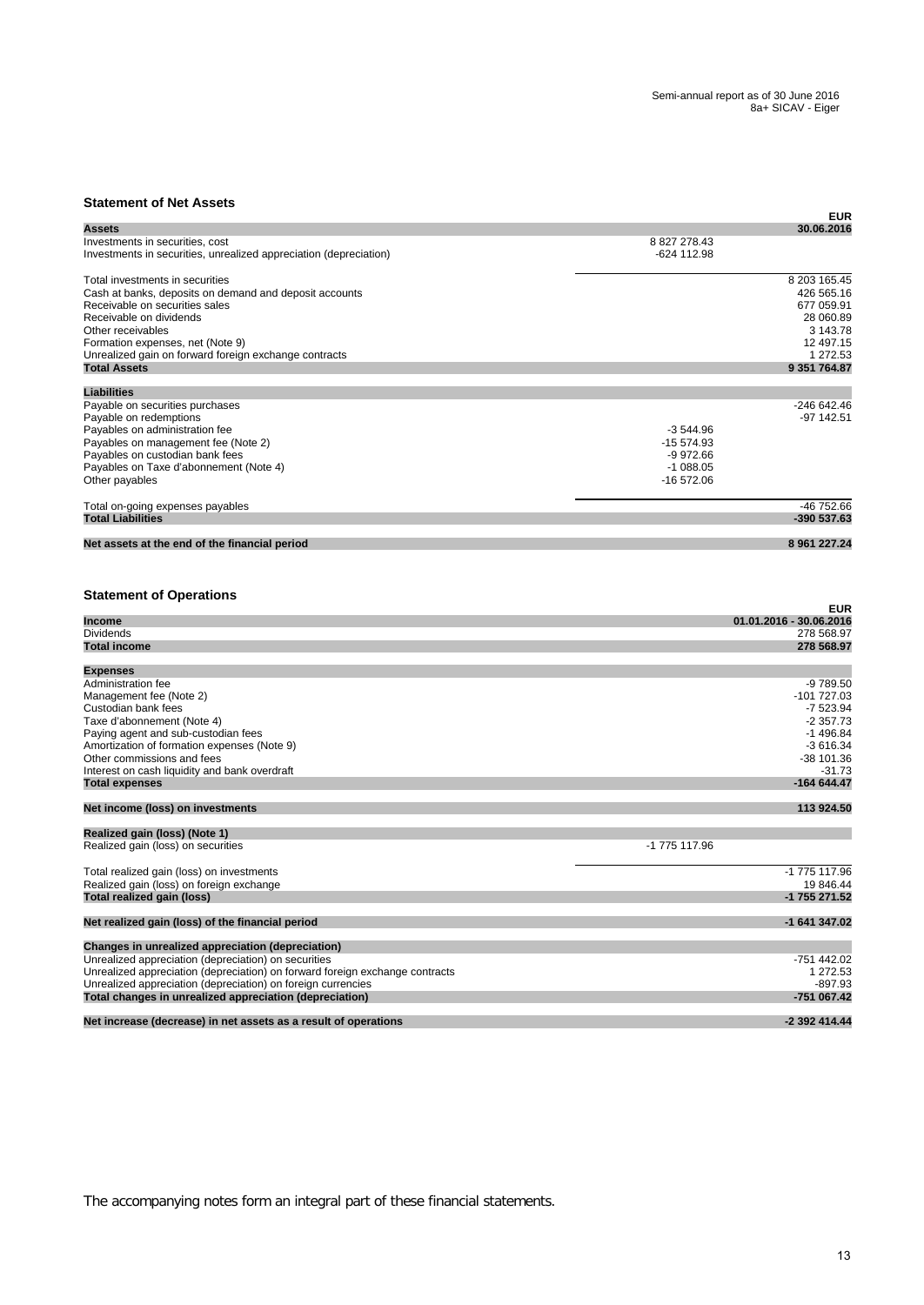## **Statement of Changes in Net Assets**

| <b>UNIVERSITY OF UNIVERSITY AND ASSOCIS</b>                     |               |                         |
|-----------------------------------------------------------------|---------------|-------------------------|
|                                                                 |               | <b>EUR</b>              |
|                                                                 |               | 01.01.2016 - 30.06.2016 |
| Net assets at the beginning of the period                       |               | 11 692 608.64           |
| Subscriptions                                                   | 602 416.08    |                         |
| Redemptions                                                     | -941 383.04   |                         |
| Total net subscriptions (redemptions)                           |               | -338 966.96             |
| Net income (loss) on investments                                | 113 924.50    |                         |
| Total realized gain (loss)                                      | -1 755 271.52 |                         |
| Total changes in unrealized appreciation (depreciation)         | -751 067.42   |                         |
| Net increase (decrease) in net assets as a result of operations |               | -2 392 414.44           |
| Net assets at the end of the financial period                   |               | 8 961 227.24            |
|                                                                 |               |                         |

## **Changes in the Number of Shares outstanding**

|                                                                 | 01.01.2016 - 30.06.2016 |
|-----------------------------------------------------------------|-------------------------|
| <b>Class</b>                                                    |                         |
| Number of shares outstanding at the beginning of the period     | 2 006.4290              |
| Number of shares issued                                         | 2 694.3200              |
| Number of shares redeemed                                       | $-2466.5040$            |
| Number of shares outstanding at the end of the financial period | 2 234,2450              |
|                                                                 |                         |
| <b>Class</b>                                                    | R                       |
| Number of shares outstanding at the beginning of the period     | 81 616,8600             |
| Number of shares issued                                         | 2 510.7830              |
| Number of shares redeemed                                       | -5 967.1850             |
| Number of shares outstanding at the end of the financial period | 78 160.4580             |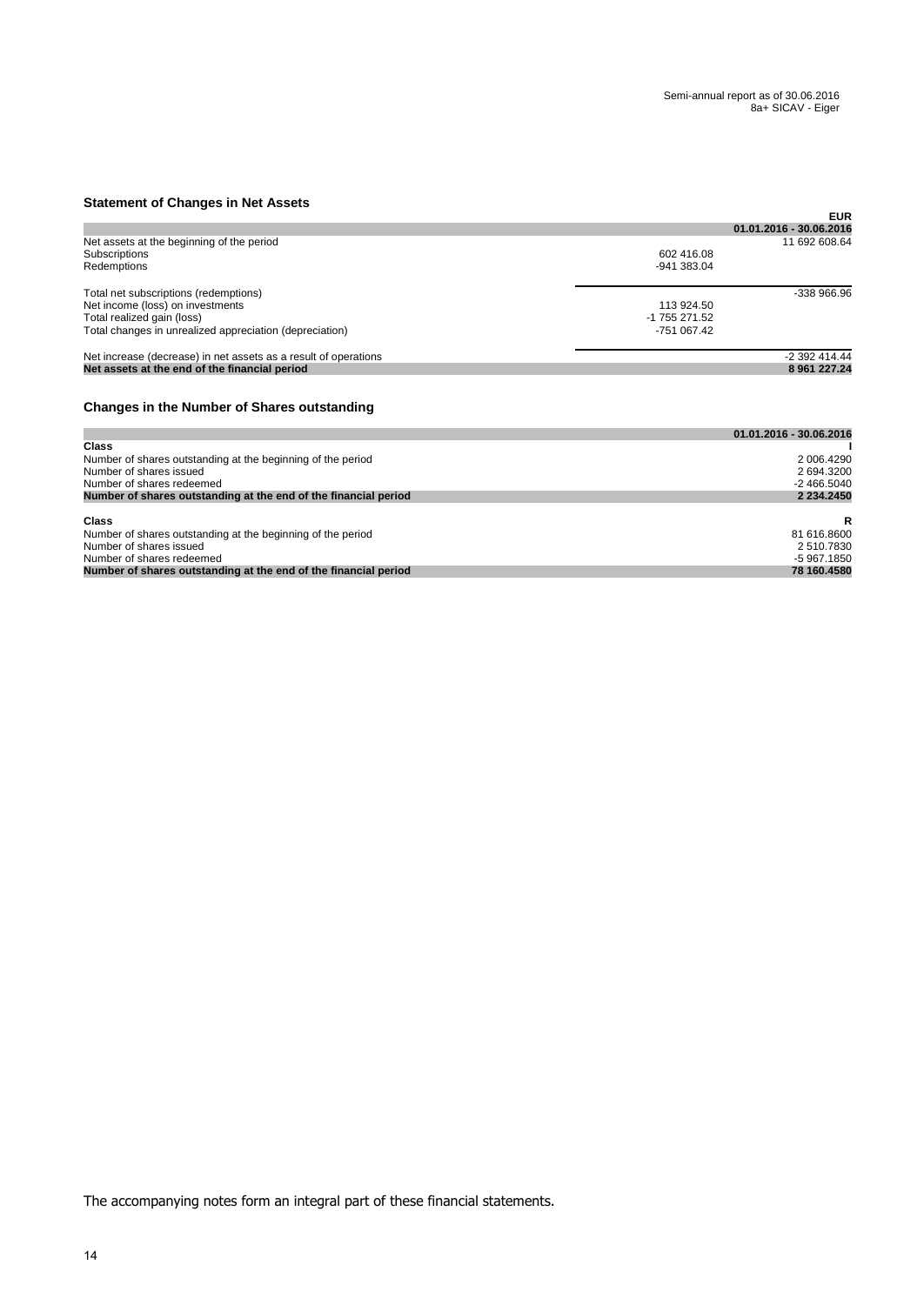#### **Statement of Investments in Securities and other Net Assets as of 30 June 2016**

| Currency | <b>Description</b> | Quantity | <b>Valuation in EUR</b> | as a $%$ |
|----------|--------------------|----------|-------------------------|----------|
|          |                    | Nominal/ | Unrealized gain (loss)  | of net   |
|          |                    | Contract | on Derivatives          | assets   |
|          |                    |          |                         |          |

## **Transferable securities and money market instruments listed on an official stock exchange**

| <b>Shares</b>                                                                                                                        |                                                                                                                                                                    |                                                                                                    |                                                                                                                              |                                                                       |
|--------------------------------------------------------------------------------------------------------------------------------------|--------------------------------------------------------------------------------------------------------------------------------------------------------------------|----------------------------------------------------------------------------------------------------|------------------------------------------------------------------------------------------------------------------------------|-----------------------------------------------------------------------|
| France                                                                                                                               |                                                                                                                                                                    |                                                                                                    |                                                                                                                              |                                                                       |
| <b>EUR</b><br><b>EUR</b><br><b>EUR</b><br><b>EUR</b><br><b>EUR</b><br><b>EUR</b><br><b>Total France</b>                              | <b>BNP PARIBAS SA</b><br>COMPAGNIE DE SAINT-GOBAIN<br><b>CREDIT AGRICOLE SA</b><br><b>DANONE SA</b><br>ORANGE SA<br>SCHNEIDER ELECTRIC SE                          | 7 140.00<br>12 500.00<br>55 000.00<br>7 300.00<br>30 000.00<br>8 000.00                            | 283 850.70<br>429 437.50<br>415 800.00<br>462 893.00<br>439 650.00<br>424 480.00<br>2 456 111.20                             | 3.17<br>4.79<br>4.64<br>5.16<br>4.91<br>4.74<br>27.41                 |
| Germany                                                                                                                              |                                                                                                                                                                    |                                                                                                    |                                                                                                                              |                                                                       |
| <b>EUR</b><br><b>EUR</b><br><b>EUR</b><br><b>EUR</b><br><b>EUR</b><br><b>EUR</b><br><b>EUR</b><br><b>EUR</b><br><b>Total Germany</b> | ALLIANZ SE REG<br><b>BAYER AG REG</b><br>DEUTSCHE LUFTHANSA AG REG<br>E.ON SE<br><b>INFINEON TECHNOLOGIES AG</b><br><b>LANXESS AG</b><br>THYSSENKRUPP AG<br>TUI AG | 3 400.00<br>4 700.00<br>17 500.00<br>50 000.00<br>35 000.00<br>11 000.00<br>25 000.00<br>24 500.00 | 434 520.00<br>423 000.00<br>184 275.00<br>451 300.00<br>454 125.00<br>432 080.00<br>450 250.00<br>249 165.00<br>3 078 715.00 | 4.85<br>4.72<br>2.06<br>5.03<br>5.07<br>4.82<br>5.02<br>2.78<br>34.35 |
| Italy                                                                                                                                |                                                                                                                                                                    |                                                                                                    |                                                                                                                              |                                                                       |
| <b>EUR</b><br><b>EUR</b><br><b>EUR</b><br><b>EUR</b><br><b>Total Italy</b>                                                           | ASSICURAZIONI GENERALI SPA<br><b>BANCO POPOLARE SC</b><br><b>ENEL SPA</b><br><b>INTESA SANPAOLO SPA</b>                                                            | 41 000.00<br>200 000.00<br>110 000.00<br>160 000.00                                                | 432 550.00<br>428 800.00<br>437 800.00<br>272 320.00<br>1 571 470.00                                                         | 4.83<br>4.78<br>4.89<br>3.04<br>17.54                                 |
| Netherlands                                                                                                                          |                                                                                                                                                                    |                                                                                                    |                                                                                                                              |                                                                       |
| <b>EUR</b><br><b>Total Netherlands</b>                                                                                               | <b>ING GROEP NV</b>                                                                                                                                                | 49 000.00                                                                                          | 449 771.00<br>449 771.00                                                                                                     | 5.02<br>5.02                                                          |
| <b>United Kingdom</b>                                                                                                                |                                                                                                                                                                    |                                                                                                    |                                                                                                                              |                                                                       |
| <b>EUR</b><br>GBP<br><b>Total United Kingdom</b>                                                                                     | FIAT CHRYSLER AUTOMOBILES NV<br>VODAFONE GROUP PLC                                                                                                                 | 38 000.00<br>160 000.00                                                                            | 208 810.00<br>438 288.25<br>647 098.25                                                                                       | 2.33<br>4.89<br>7.22                                                  |
| <b>Total Shares</b>                                                                                                                  |                                                                                                                                                                    |                                                                                                    | 8 203 165.45                                                                                                                 | 91.54                                                                 |
|                                                                                                                                      | Total Transferable securities and money market instruments listed on an official stock exchange                                                                    |                                                                                                    | 8 203 165.45                                                                                                                 | 91.54                                                                 |
| <b>Total investments in securities</b>                                                                                               |                                                                                                                                                                    |                                                                                                    | 8 203 165.45                                                                                                                 | 91.54                                                                 |
|                                                                                                                                      |                                                                                                                                                                    |                                                                                                    |                                                                                                                              |                                                                       |

#### **Derivative instruments**

**OTC Derivatives**

**Forward foreign exchange contracts** GBP - EUR 29/07/2016 320,000 1 272.53 0.01 **Total Forward foreign exchange contracts 1 272.53 0.01 Total OTC Derivatives 1 272.53 0.01 Total Derivative instruments 1 272.53 0.01 Cash at banks, deposits on demand and deposit accounts and other liquid assets 426 565.16 4.76 Other assets and liabilities 331 496.63 3.70 Total net assets 8 961 227.24 100.00**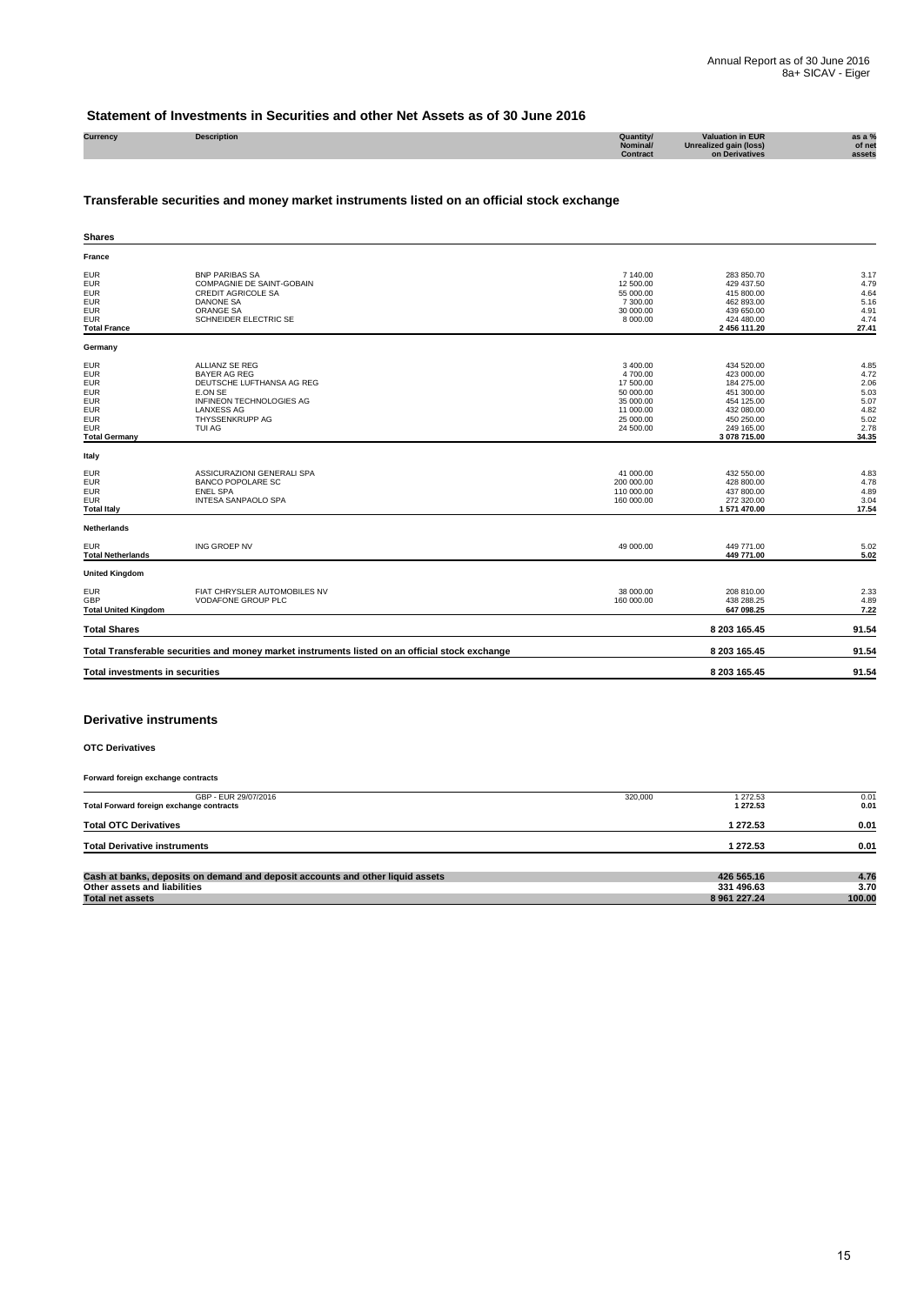## 8a+ SICAV - Tibet

#### Semi-annual report as of 30 June 2016

## **Key Figures**

|                                  | <b>ISIN</b>  | 30.06.2016    | 31.12.2015    | 31.12.2014    |
|----------------------------------|--------------|---------------|---------------|---------------|
| Net assets in EUR                |              | 23 123 825 45 | 25 307 915 95 | 49 401 891 91 |
| <b>Class R</b>                   | LU0947468095 |               |               |               |
| Shares outstanding               |              | 225 620 4650  | 252 410,7060  | 483 157,6070  |
| Net asset value per share in EUR |              | 102.49        | 100.26        | 102.25        |

## **Structure of the Securities Portfolio**

| Geographical Breakdown as a % of net assets |       |
|---------------------------------------------|-------|
| Luxembourg                                  | 74.91 |
| Ireland                                     | 11 72 |
| Total                                       | 86.64 |

| Economic Breakdown as a % of net assets |       |
|-----------------------------------------|-------|
| Investment funds                        | 86.64 |
| Total                                   | 86.64 |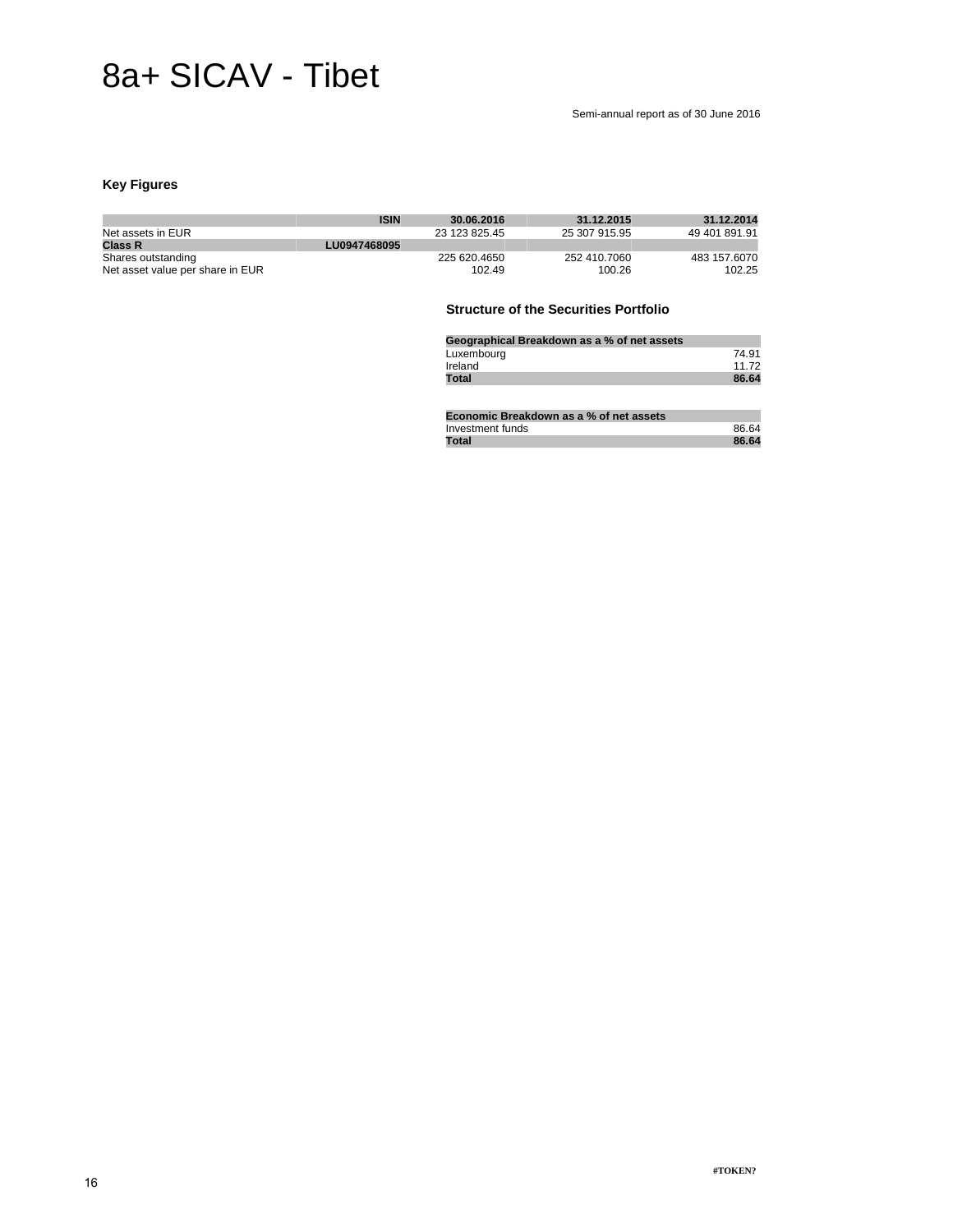## **Statement of Net Assets**

| סנמוטוווטוונ טו וזטנ הששט                                                                            |                             | <b>EUR</b>                                             |
|------------------------------------------------------------------------------------------------------|-----------------------------|--------------------------------------------------------|
| Assets                                                                                               |                             | 30.06.2016                                             |
| Investments in securities, cost<br>Investments in securities, unrealized appreciation (depreciation) | 19 268 509.32<br>764 893.80 |                                                        |
| Total investments in securities                                                                      |                             | 20 033 403.12                                          |
|                                                                                                      |                             |                                                        |
| Cash at banks, deposits on demand and deposit accounts                                               |                             | 2 764 353.69                                           |
| Other liquid assets                                                                                  |                             | 203 932.25                                             |
| Receivable on securities sales                                                                       |                             | 1 973 205.80                                           |
| Other receivables                                                                                    |                             | 3533.60                                                |
| Formation expenses, net (Note 9)                                                                     |                             | 16 098.14                                              |
| <b>Total Assets</b>                                                                                  |                             | 24 994 526.60                                          |
| <b>Liabilities</b>                                                                                   |                             |                                                        |
| Unrealized loss on financial futures                                                                 |                             | $-7875.02$                                             |
| Payable on securities purchases                                                                      |                             | -1 734 598.82                                          |
| Broker overdraft                                                                                     |                             | -43 318.10                                             |
| Payables on administration fee                                                                       | -4 577.02                   |                                                        |
| Payables on management fee (Note 2)                                                                  | $-28598.62$                 |                                                        |
|                                                                                                      | $-3744.67$                  |                                                        |
| Payables on custodian bank fees                                                                      |                             |                                                        |
| Payables on Taxe d'abonnement (Note 4)                                                               | $-1290.02$                  |                                                        |
| Other payables                                                                                       | -46 698.88                  |                                                        |
| Total on-going expenses payables                                                                     |                             | $-84909.21$                                            |
| <b>Total Liabilities</b>                                                                             |                             | -1 870 701.15                                          |
| Net assets at the end of the financial period                                                        |                             | 23 123 825.45                                          |
| <b>Income</b><br>Other income                                                                        |                             | <b>EUR</b><br>01.01.2016 - 30.06.2016<br>2 2 8 2 . 9 1 |
| <b>Total income</b>                                                                                  |                             | 2 282.91                                               |
| <b>Expenses</b>                                                                                      |                             |                                                        |
| Administration fee                                                                                   |                             | -22 412.68                                             |
| Management fee (Note 2)                                                                              |                             | -180 052.98                                            |
|                                                                                                      |                             |                                                        |
| Custodian bank fees                                                                                  |                             | $-5609.88$                                             |
| Taxe d'abonnement (Note 4)                                                                           |                             | $-540.60$                                              |
| Paying agent and sub-custodian fees                                                                  |                             | $-3601.08$                                             |
| Amortization of formation expenses (Note 9)                                                          |                             | $-4650.10$                                             |
| Other commissions and fees                                                                           |                             | -70 118.45                                             |
| Interest on cash liquidity and bank overdraft                                                        |                             | $-434.55$                                              |
| <b>Total expenses</b>                                                                                |                             | -287 420.32                                            |
| Net income (loss) on investments                                                                     |                             | -285 137.41                                            |
|                                                                                                      |                             |                                                        |
| Realized gain (loss) (Note 1)                                                                        |                             |                                                        |
| Realized gain (loss) on securities                                                                   | 39 523 16                   |                                                        |
| Realized gain (loss) on financial futures                                                            | 34 831.09                   |                                                        |
| Total realized gain (loss) on investments                                                            |                             | 74 354.25                                              |
| Realized gain (loss) on foreign exchange                                                             |                             | 29 842.63                                              |
| Total realized gain (loss)                                                                           |                             | 104 196.88                                             |
|                                                                                                      |                             |                                                        |
| Net realized gain (loss) of the financial period                                                     |                             | -180 940.53                                            |
| Changes in unrealized appreciation (depreciation)                                                    |                             |                                                        |
| Unrealized appreciation (depreciation) on securities                                                 |                             | 663 392.52                                             |
| Unrealized appreciation (depreciation) on financial futures                                          |                             | 36 725.92                                              |
| Unrealized appreciation (depreciation) on foreign currencies                                         |                             | $-3638.77$                                             |
| Total changes in unrealized appreciation (depreciation)                                              |                             | 696 479.67                                             |
|                                                                                                      |                             |                                                        |
| Net increase (decrease) in net assets as a result of operations                                      |                             | 515 539.14                                             |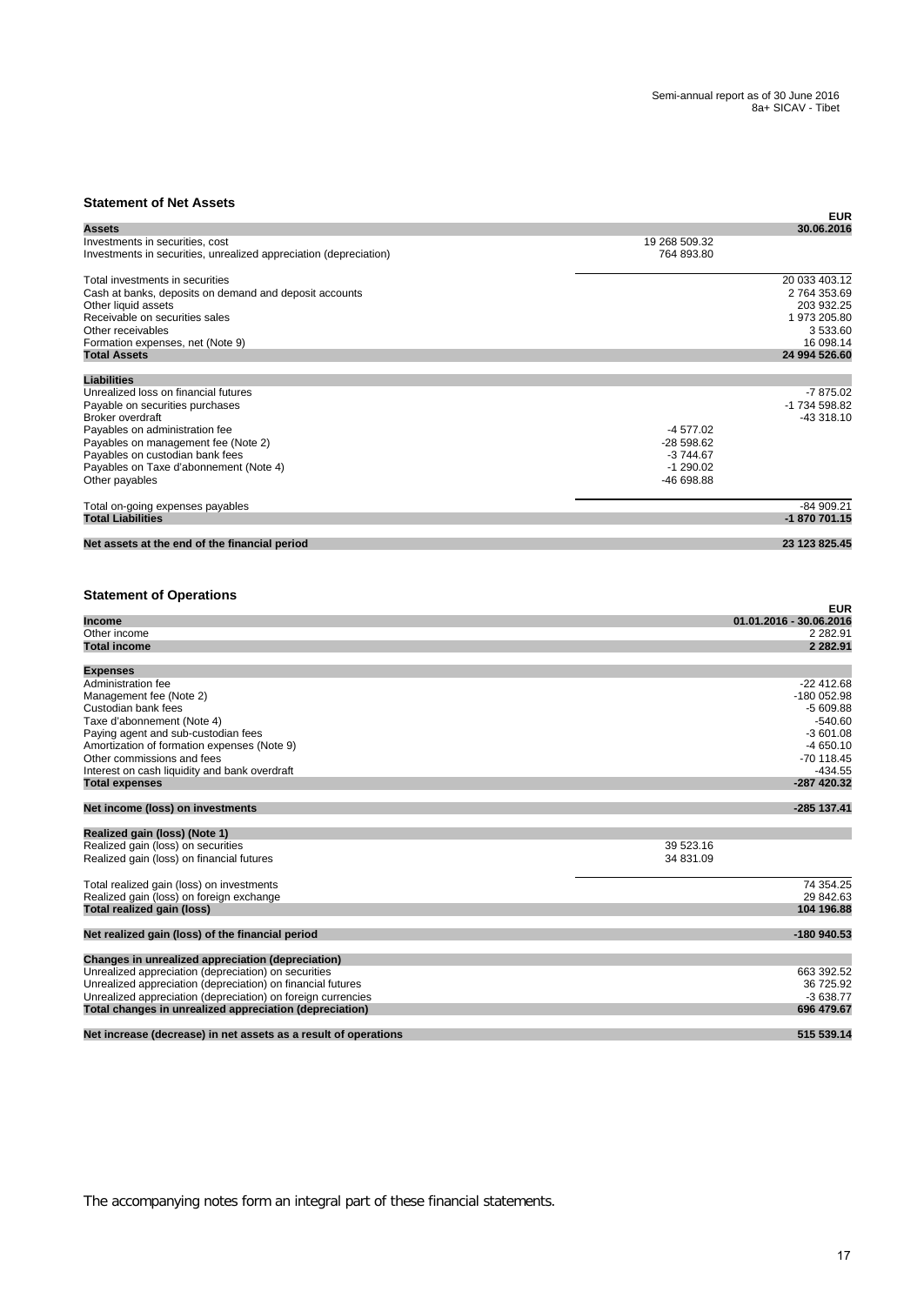## **Statement of Changes in Net Assets**

|               | <b>EUR</b>              |
|---------------|-------------------------|
|               | 01.01.2016 - 30.06.2016 |
|               | 25 307 915.95           |
| 62 076.26     |                         |
| -2 761 705 90 |                         |
|               | $-269962964$            |
| -285 137.41   |                         |
| 104 196.88    |                         |
| 696 479.67    |                         |
|               | 515 539.14              |
|               | 23 123 825.45           |
|               |                         |
|               |                         |

## **Changes in the Number of Shares outstanding**

|                                                                 | 01.01.2016 - 30.06.2016 |
|-----------------------------------------------------------------|-------------------------|
| Class                                                           |                         |
| Number of shares outstanding at the beginning of the period     | 252 410.7060            |
| Number of shares issued                                         | 611.7480                |
| Number of shares redeemed                                       | -27 401.9890            |
| Number of shares outstanding at the end of the financial period | 225 620.4650            |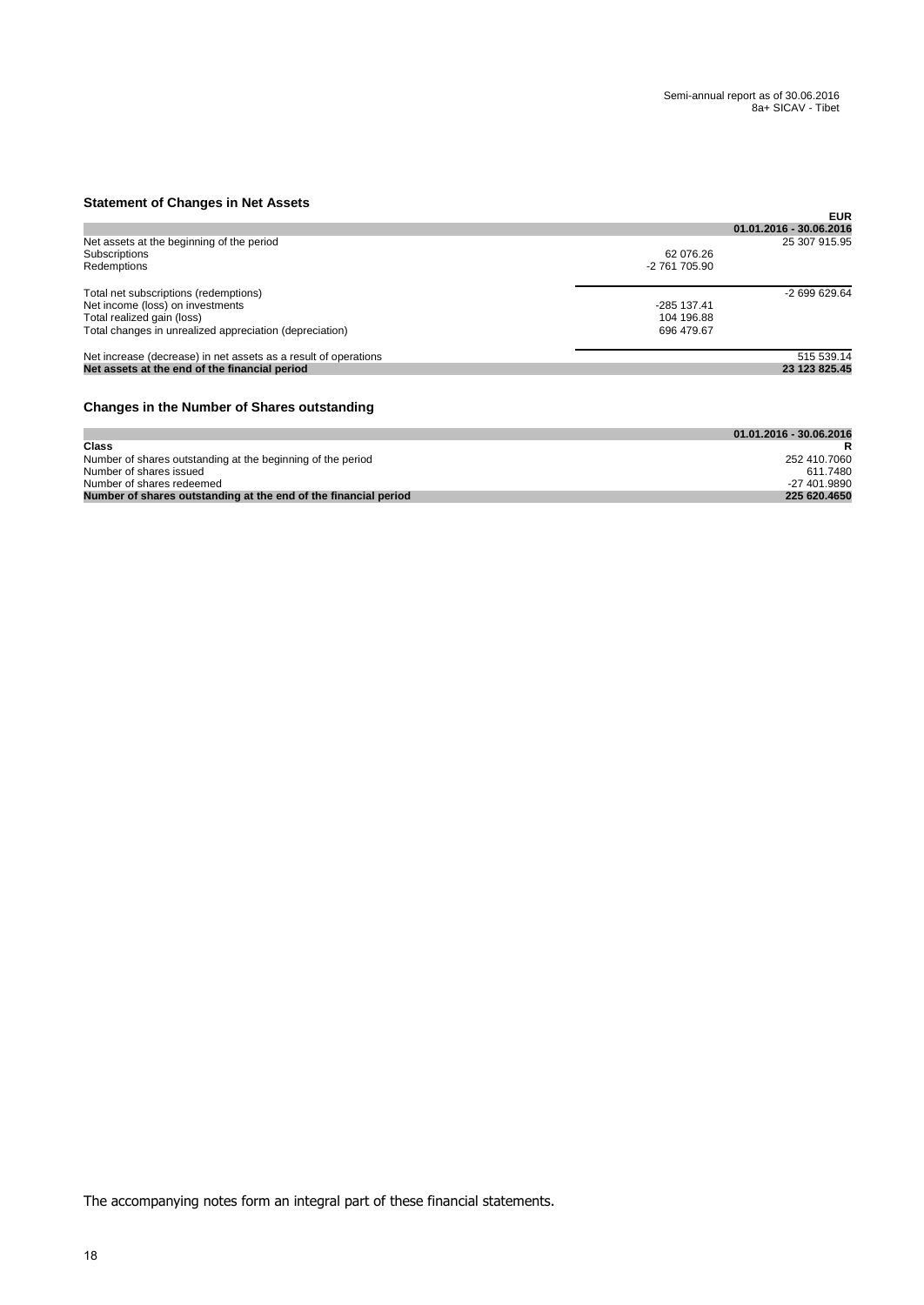## **Statement of Investments in Securities and other Net Assets as of 30 June 2016**

| Currency | cription | Quantity/       | on in EUR               |        |
|----------|----------|-----------------|-------------------------|--------|
|          |          | Nominal/        | alized gain (loss)      | of net |
|          |          | <b>Contract</b> | <b>erivatives</b><br>nn | assets |
|          |          |                 |                         |        |

## **UCITS/Other UCIs in accordance with Article 41 (1) e) of the Luxembourg law of 17 December 2010**

#### **Investment Fund, open-ended**

| Ireland                                                                                                                                                                                                                                                 |                                                                                                                                                                                                                                                                                                                                                                                                                                                                                                                                                                                                                                                                                                                                                                                                                                    |                                                                                                                                                                                               |                                                                                                                                                                                                                                                            |                                                                                                                                       |
|---------------------------------------------------------------------------------------------------------------------------------------------------------------------------------------------------------------------------------------------------------|------------------------------------------------------------------------------------------------------------------------------------------------------------------------------------------------------------------------------------------------------------------------------------------------------------------------------------------------------------------------------------------------------------------------------------------------------------------------------------------------------------------------------------------------------------------------------------------------------------------------------------------------------------------------------------------------------------------------------------------------------------------------------------------------------------------------------------|-----------------------------------------------------------------------------------------------------------------------------------------------------------------------------------------------|------------------------------------------------------------------------------------------------------------------------------------------------------------------------------------------------------------------------------------------------------------|---------------------------------------------------------------------------------------------------------------------------------------|
| <b>EUR</b><br><b>EUR</b><br><b>Total Ireland</b>                                                                                                                                                                                                        | INVESCO EMERGING MARKETS BOND FUND -CEH-<br>LEGG MASON GLOBAL FUNDS PLC - WESTERN ASSET GLOBAL HIGH YIELD FUND -A-                                                                                                                                                                                                                                                                                                                                                                                                                                                                                                                                                                                                                                                                                                                 | 46 952.00<br>10 404.00                                                                                                                                                                        | 1 611 392.64<br>1 099 078.56<br>2710 471.20                                                                                                                                                                                                                | 6.97<br>4.75<br>11.72                                                                                                                 |
| Luxembourg                                                                                                                                                                                                                                              |                                                                                                                                                                                                                                                                                                                                                                                                                                                                                                                                                                                                                                                                                                                                                                                                                                    |                                                                                                                                                                                               |                                                                                                                                                                                                                                                            |                                                                                                                                       |
| <b>EUR</b><br><b>EUR</b><br><b>EUR</b><br><b>EUR</b><br><b>EUR</b><br><b>EUR</b><br><b>EUR</b><br><b>EUR</b><br><b>EUR</b><br><b>USD</b><br><b>EUR</b><br><b>USD</b><br><b>EUR</b><br><b>USD</b><br><b>EUR</b><br><b>EUR</b><br><b>Total Luxembourg</b> | AXA IM FIXED INCOME INVESTMENT STRATEGIES - US CORPORATE BOND (HEDGED) -I-<br>AXA WORLD FUNDS - US HIGH YIELD BONDS -F-<br>AXA WORLD FUNDS - US HIGH YIELD BONDS -F-<br>CANDRIAM BONDS EMERGING MARKETS - IH-<br>CAPITALATWORK FOYER UMBRELLA - CORPORATE BONDS @ WORK -I-<br>HENDERSON HORIZON - EURO CORPORATE BOND FUND -IA-<br>INVESCO EURO CORPORATE BOND FUND -C-<br>JPMORGAN FUNDS - FLEXIBLE CREDIT FUND -H-<br>JULIUS BAER MULTIBOND - EMERGING BOND FUND -C-<br>MAN UMBRELLA SICAV - MAN CONVERTIBLES AMERICA - IH-<br>MORGAN STANLEY INVESTMENT FUNDS - GLOBAL HIGH YIELD BOND FUND -AH-<br>NN L US CREDIT -C-<br>NORDEA 1 SICAV - EMERGING MARKET CORPORATE BOND FUND -BI-<br>PARVEST BOND USA HIGH YIELD<br>PICTET - GLOBAL EMERGING DEBT -HIE-<br>SCHRODER INTERNATIONAL SELECTION FUND - GLOBAL CORPORATE BOND -CH- | 6959.50<br>127 826.00<br>2 946.00<br>1 076.00<br>2.84<br>5 305.00<br>45 334.00<br>81 820.00<br>14 954.64<br>12 089.00<br>9 273.00<br>114.00<br>16 104.00<br>66 872.00<br>5 671.00<br>5 074.00 | 822 334.52<br>1 737 155.34<br>572 643.48<br>1 487 128.84<br>819 446.78<br>817 500.50<br>813 554.90<br>814 109.00<br>1 662 357.67<br>1 167 387.02<br>282 270.12<br>868 365.54<br>1 625 054.64<br>1474 140.29<br>1 534 062.21<br>825 421.07<br>17 322 931.92 | 3.56<br>7.51<br>2.48<br>6.43<br>3.54<br>3.54<br>3.52<br>3.52<br>7.19<br>5.05<br>1.22<br>3.76<br>7.03<br>6.37<br>6.63<br>3.57<br>74.92 |
| <b>Total Investment Fund, open-ended</b>                                                                                                                                                                                                                |                                                                                                                                                                                                                                                                                                                                                                                                                                                                                                                                                                                                                                                                                                                                                                                                                                    |                                                                                                                                                                                               | 20 033 403.12                                                                                                                                                                                                                                              | 86.64                                                                                                                                 |
|                                                                                                                                                                                                                                                         | Total UCITS/Other UCIs in accordance with Article 41 (1) e) of the Luxembourg law of 17 December 2010                                                                                                                                                                                                                                                                                                                                                                                                                                                                                                                                                                                                                                                                                                                              |                                                                                                                                                                                               | 20 033 403.12                                                                                                                                                                                                                                              | 86.64                                                                                                                                 |
| <b>Total investments in securities</b>                                                                                                                                                                                                                  |                                                                                                                                                                                                                                                                                                                                                                                                                                                                                                                                                                                                                                                                                                                                                                                                                                    |                                                                                                                                                                                               | 20 033 403.12                                                                                                                                                                                                                                              | 86.64                                                                                                                                 |

### **Derivative instruments**

#### **Derivative instruments listed on an official stock exchange**

| <b>Financial Futures on currencies</b> |                                                                                |    |               |         |
|----------------------------------------|--------------------------------------------------------------------------------|----|---------------|---------|
| <b>USD</b>                             | EURO FX CURRENCY 19/09/2016                                                    | 30 | $-7875.02$    | $-0.03$ |
|                                        | <b>Total Financial Futures on currencies</b>                                   |    | -7875.02      | $-0.03$ |
|                                        | Total Derivative instruments listed on an official stock exchange              |    | -7875.02      | $-0.03$ |
| <b>Total Derivative instruments</b>    |                                                                                |    | $-7875.02$    | $-0.03$ |
|                                        | Cash at banks, deposits on demand and deposit accounts and other liquid assets |    | 2924967.84    | 12.65   |
| Other assets and liabilities           |                                                                                |    | 173 329.49    | 0.75    |
| <b>Total net assets</b>                |                                                                                |    | 23 123 825.45 | 100.00  |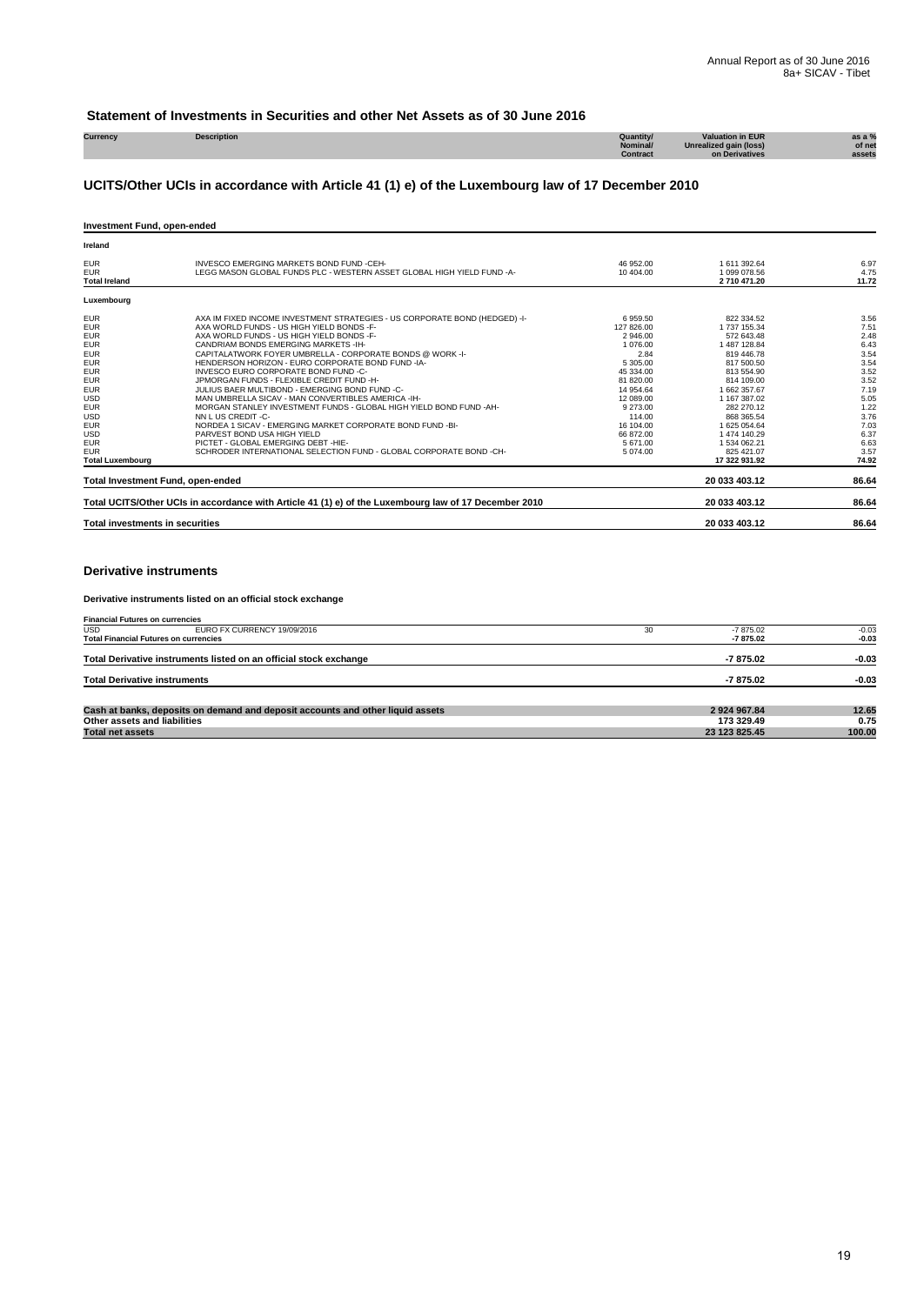# 8a+ SICAV - Kilimanjaro

Semi-annual report as of 30 June 2016

## **Key Figures**

|                                  | <b>ISIN</b>  | 30.06.2016   | 31.12.2015   | 31.12.2014   |
|----------------------------------|--------------|--------------|--------------|--------------|
| Net assets in EUR                |              | 3 941 595.26 | 4 126 885.48 | 2 873 644.39 |
| Class I                          | LU1095062904 |              |              |              |
| Shares outstanding               |              | 23 431.8470  | 24 513.4990  | 21 202.7510  |
| Net asset value per share in EUR |              | 79.95        | 82.00        | 91.62        |
| Class Q                          | LU1171513879 |              |              |              |
| Shares outstanding               |              | 500,0000     | N/A          | N/A          |
| Net asset value per share in EUR |              | 97.84        | N/A          | N/A          |
| <b>Class R</b>                   | LU1084964284 |              |              |              |
| Shares outstanding               |              | 25 481.5160  | 25 933.9150  | 10 114.9840  |
| Net asset value per share in EUR |              | 79.24        | 81.63        | 92.04        |

## **Structure of the Securities Portfolio**

| Geographical Breakdown as a % of net assets |       |
|---------------------------------------------|-------|
| South Africa                                | 26.79 |
| Kenya                                       | 21.38 |
| Nigeria                                     | 19.94 |
| Namibia                                     | 9.42  |
| Ghana                                       | 6.66  |
| Rwanda                                      | 4.42  |
| Ivory Coast                                 | 4.27  |
| Mauritius                                   | 1.22  |
| Total                                       | 94.11 |

| Economic Breakdown as a % of net assets |       |
|-----------------------------------------|-------|
| Sovereign                               | 50.06 |
| <b>Banks</b>                            | 15.97 |
| Telecommunications                      | 7.80  |
| Beverages                               | 4.00  |
| Food                                    | 3.63  |
| <b>Building Materials</b>               | 3.06  |
| <b>Healthcare Products</b>              | 2.82  |
| Media                                   | 2.45  |
| Oil&Gas                                 | 2.28  |
| <b>Diversified Financial Services</b>   | 1.22  |
| Insurance                               | 0.62  |
| Chemicals                               | 0.20  |
| <b>Total</b>                            | 94.11 |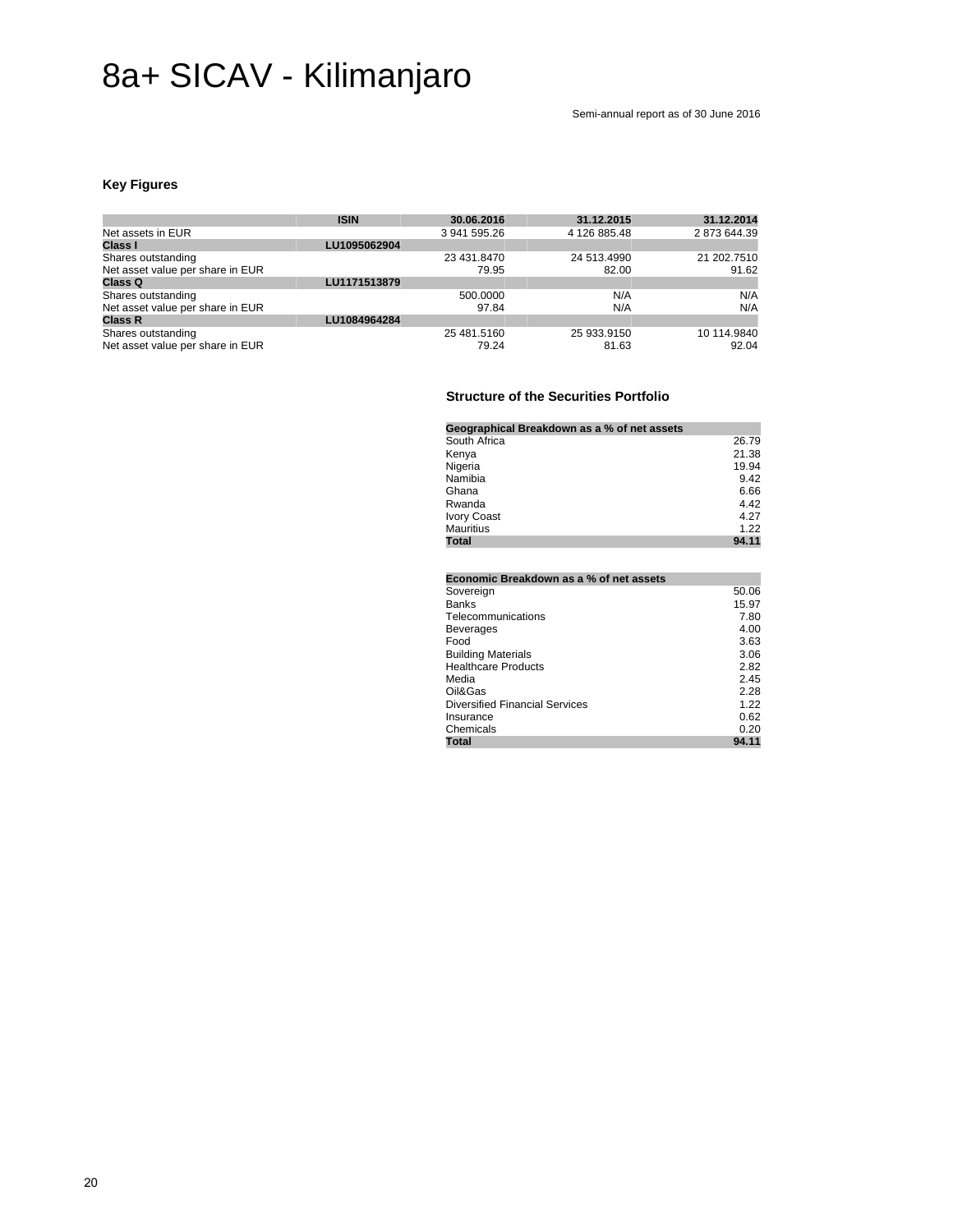## **Statement of Net Assets**

| טנטגרווטווג טו וזטנ השטט                                                                             |                             | <b>EUR</b>              |
|------------------------------------------------------------------------------------------------------|-----------------------------|-------------------------|
| Assets                                                                                               |                             | 30.06.2016              |
| Investments in securities, cost<br>Investments in securities, unrealized appreciation (depreciation) | 4 199 389.57<br>-489 934.36 |                         |
| Total investments in securities                                                                      |                             | 3709455.21              |
| Cash at banks, deposits on demand and deposit accounts                                               |                             | 112 046.00              |
| Other liquid assets                                                                                  |                             | 174 839.86              |
| Receivable on subscriptions                                                                          |                             | 135.00                  |
| Receivable on accrued interest on bonds                                                              |                             | 29 833.53               |
| Receivable on dividends                                                                              |                             | 8 291.39                |
| Other receivables                                                                                    |                             | 6 507.49                |
| Formation expenses, net (Note 9)                                                                     |                             | 13 932.54               |
| <b>Total Assets</b>                                                                                  |                             | 4 055 041.02            |
| <b>Liabilities</b>                                                                                   |                             |                         |
| Unrealized loss on financial futures                                                                 |                             | -21 646.31              |
| Broker overdraft                                                                                     |                             | -51 889.76              |
| Payables on administration fee                                                                       | $-1277.26$                  |                         |
| Payables on management fee (Note 2)                                                                  | $-5322.97$                  |                         |
| Payables on custodian bank fees                                                                      | -17 162.18                  |                         |
| Payables on Taxe d'abonnement (Note 4)                                                               | $-305.51$                   |                         |
| Other payables                                                                                       | -15 841.77                  |                         |
| Total on-going expenses payables                                                                     |                             | -39 909.69              |
| <b>Total Liabilities</b>                                                                             |                             | -113 445.76             |
| Net assets at the end of the financial period                                                        |                             | 3 941 595.26            |
| <b>Statement of Operations</b>                                                                       |                             | <b>EUR</b>              |
| <b>Income</b>                                                                                        |                             | 01.01.2016 - 30.06.2016 |
| Interest on liquid assets                                                                            |                             | 3 086.25                |
| Dividends                                                                                            |                             | 59 102.75               |
| Interest income on bonds                                                                             |                             | 64 296.42               |
| <b>Total income</b>                                                                                  |                             | 126 485.42              |
| <b>Expenses</b>                                                                                      |                             |                         |
| Administration fee                                                                                   |                             | $-3331.19$              |
| Management fee (Note 2)                                                                              |                             | $-32244.49$             |
| Custodian bank fees                                                                                  |                             | -16 828.43              |
| Taxe d'abonnement (Note 4)                                                                           |                             | $-620.30$               |
| Paying agent and sub-custodian fees                                                                  |                             | $-351.45$               |
| Amortization of formation expenses (Note 9)                                                          |                             | $-3960.32$              |
| Other commissions and fees                                                                           |                             | $-33$ 145.41            |
| Interest on cash liquidity and bank overdraft                                                        |                             | $-148.72$               |
| <b>Total expenses</b>                                                                                |                             | -90 630.31              |
| Net income (loss) on investments                                                                     |                             | 35 855.11               |
| Realized gain (loss) (Note 1)                                                                        |                             |                         |
| Realized gain (loss) on securities                                                                   | $-63629.44$                 |                         |
| Realized gain (loss) on financial futures                                                            | 10 629.48                   |                         |
| Total realized gain (loss) on investments                                                            |                             | -52 999.96              |
| Realized gain (loss) on foreign exchange                                                             |                             | $-14099.94$             |
| Total realized gain (loss)                                                                           |                             | -67 099.90              |
| Net realized gain (loss) of the financial period                                                     |                             | $-31244.79$             |
| Changes in unrealized appreciation (depreciation)                                                    |                             |                         |
| Unrealized appreciation (depreciation) on securities                                                 |                             | $-16330.26$             |
| Unrealized appreciation (depreciation) on financial futures                                          |                             | -67 703.72              |
| Unrealized appreciation (depreciation) on foreign currencies                                         |                             | 3 000.59                |
| Total changes in unrealized appreciation (depreciation)                                              |                             | -81 033.39              |
|                                                                                                      |                             |                         |
| Net increase (decrease) in net assets as a result of operations                                      |                             | $-112278.18$            |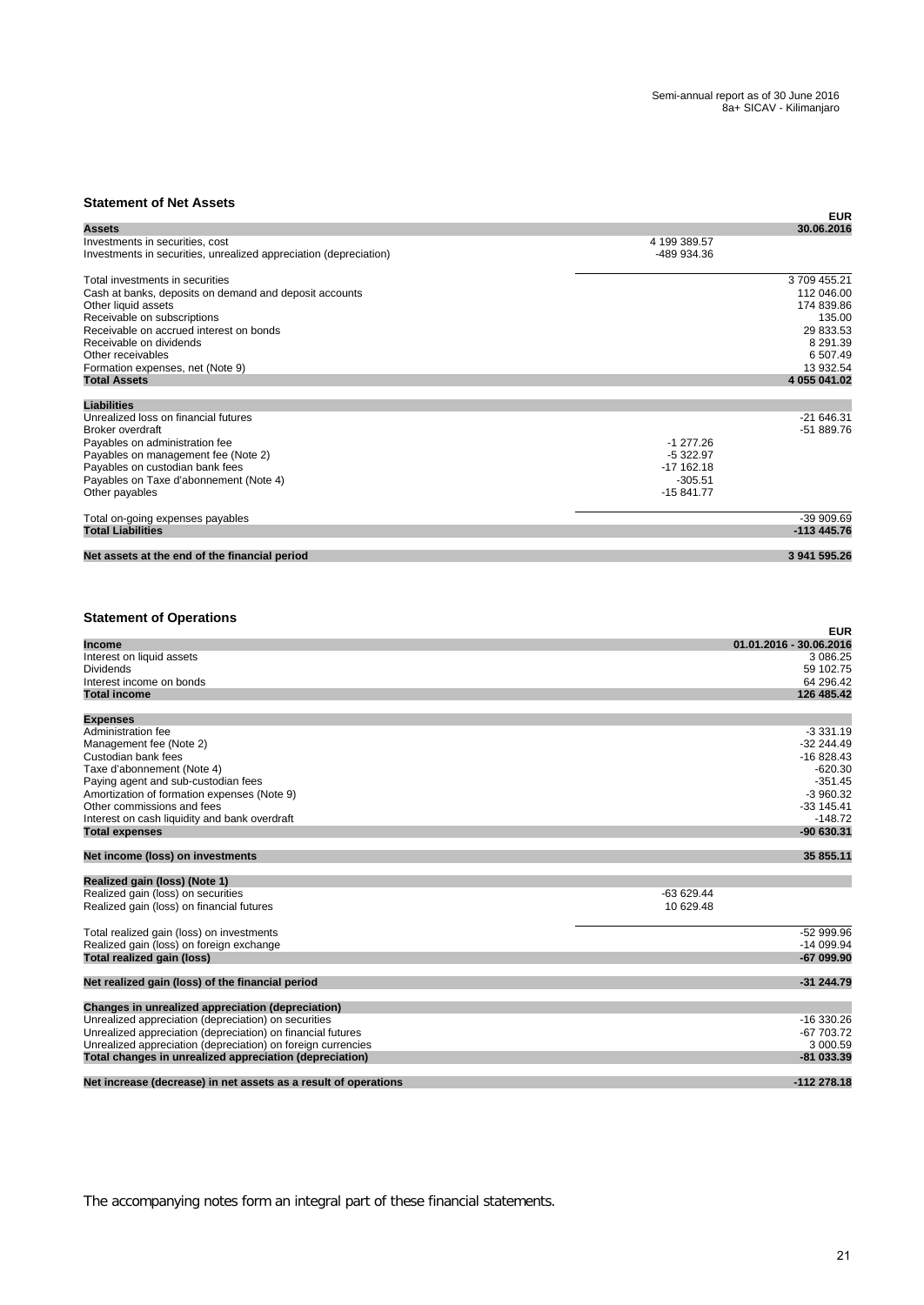## **Statement of Changes in Net Assets**

| <b>UNIVERSITY OF UNIVERSITY AND ASSOCI</b> ST                   |             |                         |
|-----------------------------------------------------------------|-------------|-------------------------|
|                                                                 |             | <b>EUR</b>              |
|                                                                 |             | 01.01.2016 - 30.06.2016 |
| Net assets at the beginning of the period                       |             | 4 126 885.48            |
| Subscriptions                                                   | 80 655.69   |                         |
| Redemptions                                                     | -153 667.73 |                         |
| Total net subscriptions (redemptions)                           |             | -73 012.04              |
| Net income (loss) on investments                                | 35 855.11   |                         |
| Total realized gain (loss)                                      | $-67099.90$ |                         |
| Total changes in unrealized appreciation (depreciation)         | $-81033.39$ |                         |
| Net increase (decrease) in net assets as a result of operations |             | $-112278.18$            |
| Net assets at the end of the financial period                   |             | 3 941 595.26            |

## **Changes in the Number of Shares outstanding**

|                                                                 | 01.01.2016 - 30.06.2016 |
|-----------------------------------------------------------------|-------------------------|
| <b>Class</b>                                                    |                         |
| Number of shares outstanding at the beginning of the period     | 24 513.4990             |
| Number of shares issued                                         | 372.648                 |
| Number of shares redeemed                                       | $-1.454.3000$           |
| Number of shares outstanding at the end of the financial period | 23 431.8470             |
| <b>Class</b>                                                    | Q                       |
| Number of shares outstanding at the beginning of the period     | 0.0000                  |
| Number of shares issued                                         | 500.0000                |
| Number of shares redeemed                                       | 0.0000                  |
| Number of shares outstanding at the end of the financial period | 500,0000                |
| <b>Class</b>                                                    | R                       |
| Number of shares outstanding at the beginning of the period     | 25 933.9150             |
| Number of shares issued                                         | 7.9630                  |
| Number of shares redeemed                                       | $-460.3620$             |
| Number of shares outstanding at the end of the financial period | 25 481.5160             |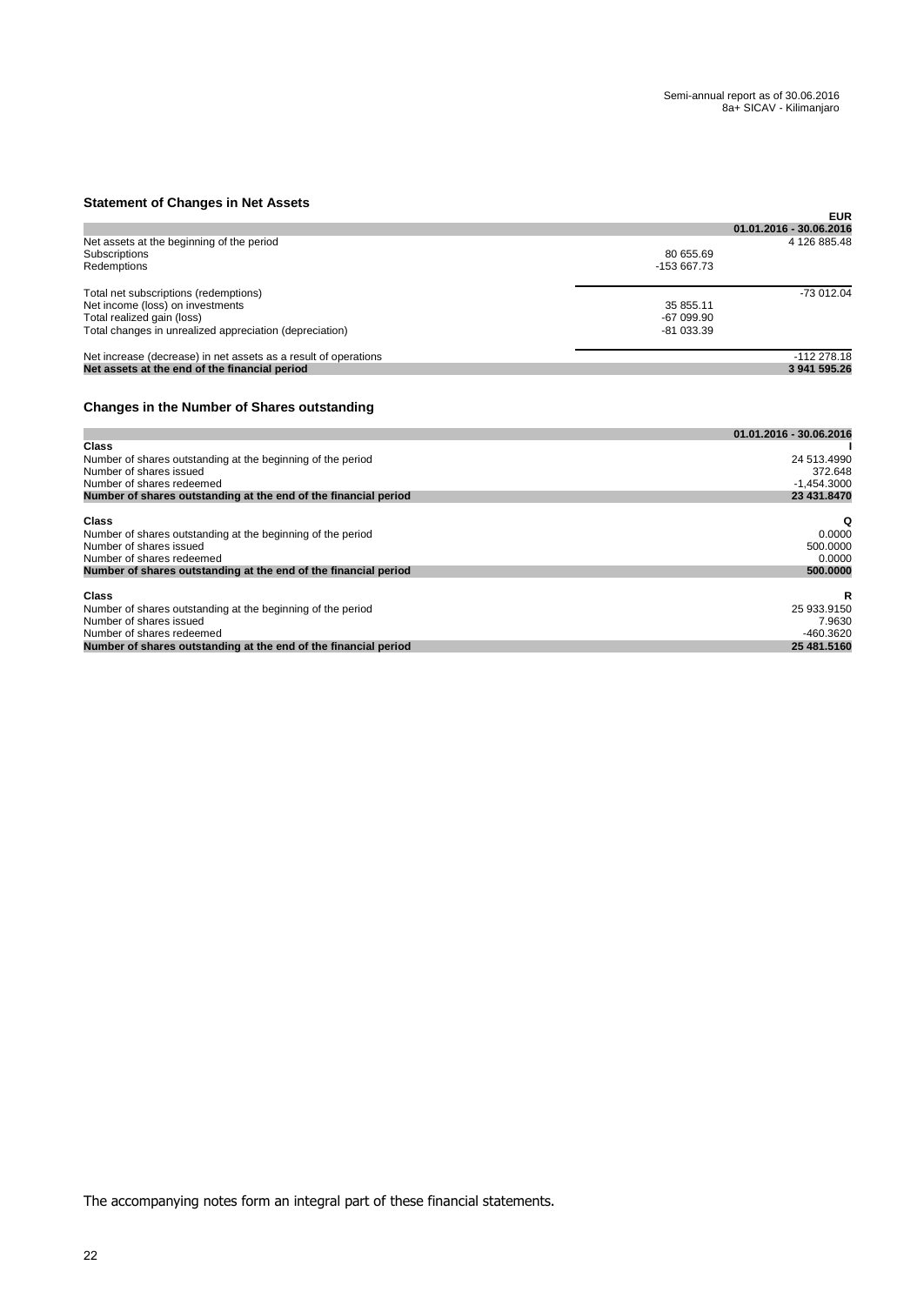## **Statement of Investments in Securities and other Net Assets as of 30 June 2016**

| Currency | <b>Description</b> | Quantity/       | <b>Valuation in EUR</b> | as a $%$         |
|----------|--------------------|-----------------|-------------------------|------------------|
|          |                    | <b>Nominal</b>  | Unrealized gain (loss)  | of net<br>assets |
|          |                    | <b>Contract</b> | on Derivatives          |                  |
|          |                    |                 |                         |                  |

## **Transferable securities and money market instruments listed on an official stock exchange**

| Shares                                                                                                                                             |                                                                                                                                                                                                                                                 |                                                                                                                                           |                                                                                                                                            |                                                                                       |
|----------------------------------------------------------------------------------------------------------------------------------------------------|-------------------------------------------------------------------------------------------------------------------------------------------------------------------------------------------------------------------------------------------------|-------------------------------------------------------------------------------------------------------------------------------------------|--------------------------------------------------------------------------------------------------------------------------------------------|---------------------------------------------------------------------------------------|
| Ghana                                                                                                                                              |                                                                                                                                                                                                                                                 |                                                                                                                                           |                                                                                                                                            |                                                                                       |
| <b>XOF</b><br><b>Total Ghana</b>                                                                                                                   | SONATEL                                                                                                                                                                                                                                         | 3 000.00                                                                                                                                  | 104 732.53<br>104 732.53                                                                                                                   | 2.65<br>2.65                                                                          |
| Kenya                                                                                                                                              |                                                                                                                                                                                                                                                 |                                                                                                                                           |                                                                                                                                            |                                                                                       |
| KES<br><b>KES</b><br>KES<br>KES<br>KES<br><b>KES</b><br><b>Total Kenya</b>                                                                         | CIC INSURANCE GROUP LTD<br>CO-OPERATIVE BANK OF KENYA LTD<br>EAST AFRICAN BREWERIES LTD<br>EQUITY GROUP HOLDINGS LTD<br><b>KCB GROUP LTD</b><br>SAFARICOM LTD                                                                                   | 598 000.00<br>500 000.00<br>36 600.00<br>280 000.00<br>270 000.00<br>850 000.00                                                           | 24 491.40<br>72 117.32<br>89 938.31<br>95 978.36<br>81 732.96<br>132 437.67<br>496 696.02                                                  | 0.62<br>1.83<br>2.28<br>2.44<br>2.07<br>3.36<br>12.60                                 |
| <b>Mauritius</b>                                                                                                                                   |                                                                                                                                                                                                                                                 |                                                                                                                                           |                                                                                                                                            |                                                                                       |
| <b>MUR</b><br><b>Total Mauritius</b>                                                                                                               | <b>MCB GROUP LTD</b>                                                                                                                                                                                                                            | 9 000.00                                                                                                                                  | 47 988.46<br>47 988.46                                                                                                                     | 1.22<br>1.22                                                                          |
| Nigeria                                                                                                                                            |                                                                                                                                                                                                                                                 |                                                                                                                                           |                                                                                                                                            |                                                                                       |
| <b>NGN</b><br>NGN<br><b>NGN</b><br><b>NGN</b><br><b>NGN</b><br><b>NGN</b><br>NGN<br><b>NGN</b><br><b>NGN</b><br><b>NGN</b><br><b>Total Nigeria</b> | DANGOTE CEMENT PLC<br>FORTE OIL PLC<br><b>GUARANTY TRUST BANK PLC</b><br><b>GUINNESS NIGERIA PLC</b><br>LAFARGE AFRICA PLC<br>NESTLE NIGERIA PLC<br>NIGERIAN BREWERIES PLC<br>OANDO PLC<br>UNITED BANK FOR AFRICA PLC<br><b>ZENITH BANK PLC</b> | 110 000.00<br>13 000.00<br>800 000.00<br>100 000.00<br>240 134.00<br>20 000.00<br>80 000.00<br>800 000.00<br>3 000 000.00<br>1 100 000.00 | 66 608.42<br>7762.23<br>59 238.33<br>33 429.80<br>54 162.24<br>54 119.28<br>34 205.93<br>16 503.20<br>44 887.17<br>55 223.95<br>426 140.55 | 1.69<br>0.20<br>1.50<br>0.85<br>1.37<br>1.37<br>0.87<br>0.42<br>1.14<br>1.40<br>10.81 |
| South Africa                                                                                                                                       |                                                                                                                                                                                                                                                 |                                                                                                                                           |                                                                                                                                            |                                                                                       |
| ZAR<br>ZAR<br>ZAR<br>ZAR<br>ZAR<br>ZAR<br>ZAR<br><b>Total South Africa</b>                                                                         | ASPEN PHARMACARE HOLDINGS LTD<br><b>FIRSTRAND LTD</b><br>MTN GROUP LTD<br>NASPERS LTD<br><b>SASOL LTD</b><br>STANDARD BANK GROUP LTD<br><b>TIGER BRANDS LTD</b>                                                                                 | 5 000.00<br>40 000.00<br>8 000.00<br>700.00<br>3 000.00<br>14 000.00<br>4 000.00                                                          | 111 334.74<br>110 240.69<br>70 274.75<br>96 374.13<br>73 234.22<br>109 970.26<br>89 129.26<br>660 558.05                                   | 2.82<br>2.80<br>1.78<br>2.45<br>1.86<br>2.79<br>2.26<br>16.76                         |
| <b>Total Shares</b>                                                                                                                                |                                                                                                                                                                                                                                                 |                                                                                                                                           | 1736 115.61                                                                                                                                | 44.04                                                                                 |
| <b>Ordinary Bonds</b>                                                                                                                              |                                                                                                                                                                                                                                                 |                                                                                                                                           |                                                                                                                                            |                                                                                       |
| Ghana                                                                                                                                              |                                                                                                                                                                                                                                                 |                                                                                                                                           |                                                                                                                                            |                                                                                       |
| USD<br><b>Total Ghana</b>                                                                                                                          | GHANA GOVERNMENT INTERNATIONAL BOND 7.875% 07/08/2023                                                                                                                                                                                           | 200 000.00                                                                                                                                | 157 897.38<br>157 897.38                                                                                                                   | 4.01<br>4.01                                                                          |
| <b>Ivory Coast</b>                                                                                                                                 |                                                                                                                                                                                                                                                 |                                                                                                                                           |                                                                                                                                            |                                                                                       |
| <b>USD</b><br><b>Total Ivory Coast</b>                                                                                                             | IVORY COAST GOVERNMENT INTERNATIONAL BOND 5.375% 23/07/2024                                                                                                                                                                                     | 200 000.00                                                                                                                                | 168 286.69<br>168 286.69                                                                                                                   | 4.27<br>4.27                                                                          |
| Kenya                                                                                                                                              |                                                                                                                                                                                                                                                 |                                                                                                                                           |                                                                                                                                            |                                                                                       |
| USD<br>USD<br><b>Total Kenya</b>                                                                                                                   | KENYA GOVERNMENT INTERNATIONAL BOND 5.875% 24/06/2019<br>KENYA GOVERNMENT INTERNATIONAL BOND 6.875% 24/06/2024                                                                                                                                  | 200 000.00<br>200 000.00                                                                                                                  | 178 703.01<br>167 424.37<br>346 127.38                                                                                                     | 4.53<br>4.25<br>8.78                                                                  |
| Namibia                                                                                                                                            |                                                                                                                                                                                                                                                 |                                                                                                                                           |                                                                                                                                            |                                                                                       |
| USD<br><b>Total Namibia</b>                                                                                                                        | NAMIBIA INTERNATIONAL BONDS 5.250% 29/10/2025                                                                                                                                                                                                   | 200 000.00                                                                                                                                | 181 975.88<br>181 975.88                                                                                                                   | 4.62<br>4.62                                                                          |
| Nigeria                                                                                                                                            |                                                                                                                                                                                                                                                 |                                                                                                                                           |                                                                                                                                            |                                                                                       |
| <b>USD</b><br>USD<br><b>Total Nigeria</b>                                                                                                          | NIGERIA GOVERNMENT INTERNATIONAL BOND 5.125% 12/07/2018<br>NIGERIA GOVERNMENT INTERNATIONAL BOND 6.750% 28/01/2021                                                                                                                              | 200 000.00<br>200 000.00                                                                                                                  | 180 209.83<br>179 725.56<br>359 935.39                                                                                                     | 4.57<br>4.56<br>9.13                                                                  |
| Rwanda                                                                                                                                             |                                                                                                                                                                                                                                                 |                                                                                                                                           |                                                                                                                                            |                                                                                       |
| USD<br><b>Total Rwanda</b>                                                                                                                         | RWANDA INTERNATIONAL GOVERNMENT BOND 6.625% 02/05/2023                                                                                                                                                                                          | 200 000.00                                                                                                                                | 174 110.54<br>174 110.54                                                                                                                   | 4.42<br>4.42                                                                          |
| South Africa                                                                                                                                       |                                                                                                                                                                                                                                                 |                                                                                                                                           |                                                                                                                                            |                                                                                       |
| ZAR<br>ZAR<br><b>Total South Africa</b>                                                                                                            | SOUTH AFRICA GOVERNMENT BOND 8.000% 21/12/2018<br>SOUTH AFRICA GOVERNMENT BOND 8.250% 15/09/2017                                                                                                                                                | 3 189 754.00<br>3 212 589.00                                                                                                              | 196 549.03<br>199 008.54<br>395 557.57                                                                                                     | 4.98<br>5.05<br>10.03                                                                 |
| <b>Total Ordinary Bonds</b>                                                                                                                        |                                                                                                                                                                                                                                                 |                                                                                                                                           | 1783890.83                                                                                                                                 | 45.26                                                                                 |
|                                                                                                                                                    | Total Transferable securities and money market instruments listed on an official stock exchange                                                                                                                                                 |                                                                                                                                           | 3 520 006.44                                                                                                                               | 89.30                                                                                 |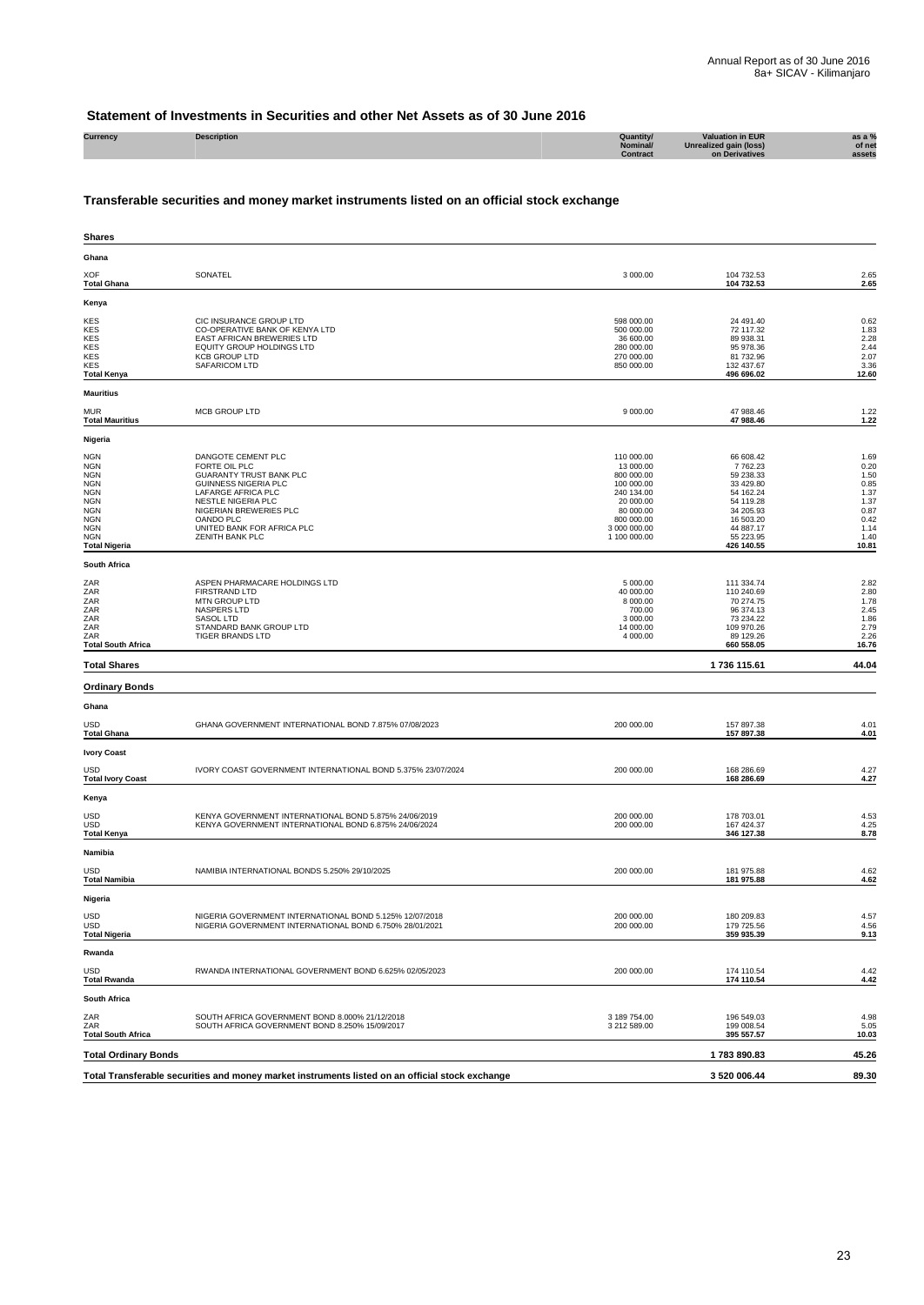## **Statement of Investments in Securities and other Net Assets as of 30 June 2016**

| Currency | <b>Description</b> |  | Quantity/<br>Nominal/<br>Contract | <b>Valuation in EUR</b><br>Unrealized gain (loss)<br>on Derivatives | as a $%$<br>of net<br>assets |
|----------|--------------------|--|-----------------------------------|---------------------------------------------------------------------|------------------------------|
|          |                    |  |                                   |                                                                     |                              |

## **Unquoted**

| <b>Ordinary Bonds</b>              |                                               |            |                          |              |
|------------------------------------|-----------------------------------------------|------------|--------------------------|--------------|
| Namibia                            |                                               |            |                          |              |
| <b>USD</b><br><b>Total Namibia</b> | NAMIBIA INTERNATIONAL BONDS 5.500% 03/11/2021 | 200 000.00 | 189 448.77<br>189 448.77 | 4.81<br>4.81 |
| <b>Total Ordinary Bonds</b>        |                                               |            | 189 448.77               | 4.81         |
| <b>Unquoted</b>                    |                                               |            | 189 448.77               | 4.81         |
| Total investments in securities    |                                               | 3709455.21 | 94.11                    |              |

#### **Derivative instruments**

#### **Derivative instruments listed on an official stock exchange**

| <b>Financial Futures on currencies</b>       |                                                                                |    |              |         |
|----------------------------------------------|--------------------------------------------------------------------------------|----|--------------|---------|
| <b>USD</b>                                   | EURO FX CURRENCY 19/09/2016                                                    | 20 | $-7651.11$   | $-0.19$ |
| ZAR                                          | USD/ZAR CURRENCY 19/09/2016                                                    |    | $-13995.20$  | $-0.36$ |
| <b>Total Financial Futures on currencies</b> |                                                                                |    | $-21646.31$  | $-0.55$ |
|                                              | Total Derivative instruments listed on an official stock exchange              |    | $-21646.31$  | $-0.55$ |
| <b>Total Derivative instruments</b>          |                                                                                |    | $-21646.31$  | $-0.55$ |
|                                              |                                                                                |    |              |         |
|                                              | Cash at banks, deposits on demand and deposit accounts and other liquid assets |    | 234 996.10   | 5.96    |
| Other assets and liabilities                 |                                                                                |    | 18 789.95    | 0.48    |
| <b>Total net assets</b>                      |                                                                                |    | 3 941 595.26 | 100.00  |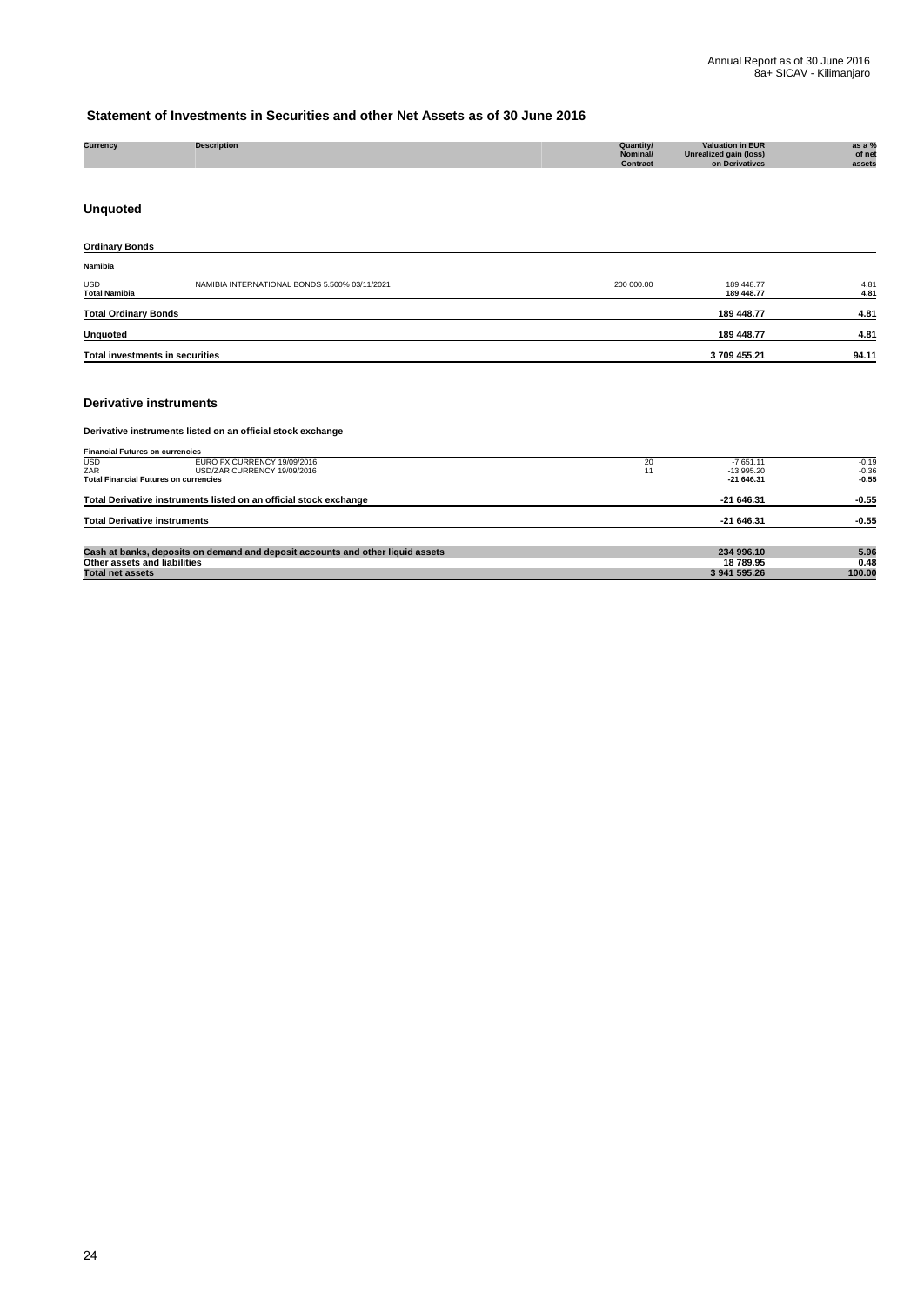## Notes to the Financial Statements

Semi-annual Report as of 30 June 2016 8a+ SICAV

#### **Note 1 – Significant accounting policies**

#### *a) Presentation of the financial statements*

The Financial Statements of the Company have been prepared in accordance with Luxembourg regulations relating to undertakings for collective investment, including the following significant policies:

The Combined Statement of Net Assets and Statement of Operations and Changes in Net Assets are expressed in Euro (EUR).

#### *b) Calculation of the net asset value*

The net asset value per Share of each subfund, expressed in the relevant valuation currency, is determined under the responsibility of the Board of Directors as specified in the Appendix I "Description of the subfunds" of the prospectus. The valuation currency of all the current subfunds and of the Company is the Euro.

The net asset value per Share is calculated on every bank business day in Luxembourg ("Valuation Day"). "Business Day" means for each subfund any working day in Luxembourg when the banks are open for business during regular business hours and on which the principal Regulated Markets on which a substantial proportion of the securities held by that subfund are listed are open for business. "Valuation Day" is any Business Day on which the net asset value is computed.

The net asset value per Share is computed, for each subfund, by dividing the net assets of such subfund by the total number of Shares issued by the relevant subfund. In case of legal or bank holiday in Luxembourg, the Valuation Day shall be the next following bank business day in Luxembourg.

The percentage of the total net assets attributed to each subfund shall be adjusted on the basis of the subscriptions/redemptions for this subfund as follows: at the time of issue or redemption of Shares in any subfund, the corresponding net assets will be increased by the amount received, or decreased by the amount paid.

The assets of the different subfunds shall include the following:

– all cash on hand and on deposit, including interest due but not yet received as well as interests accrued on these deposits up to the Valuation Day;

- all bills and demand notes and accounts receivable (including the results of securities sold insofar in case proceeds have not yet been collected);
- all securities, units or shares in undertakings for collective investment, stocks, debt securities, options or subscription rights, financial instruments and other investments and transferable securities owned by the Company;
- all dividends and distribution proceeds to be received by the Company in cash or securities insofar in case the Company is aware of such;
- all interest accrued but not yet received and all interest produced until the Valuation Day on securities owned by the Company, unless this interest is included in the principal amount of such assets;
- the incorporation expenses of the Company, insofar as they have not yet been written off;
- all other assets of whatever kind and nature, including prepaid expenses.

The value of these assets shall be determined as follows:

- the value of any cash on hand or on deposit, bills and demand notes and accounts receivable, prepaid expenses, dividends and interests declared or due but not yet received shall be deemed to be the full value of such assets, unless it is unlikely that such value be received, in which case the value thereof shall be determined by deducting such amount the Company may consider appropriate to reflect the true value of these assets;
- the valuation of securities and/or financial derivative instruments listed on an official stock exchange or dealt in on another regulated market which operates regularly, is recognized and open to the public, is based on the last available price and, if such security and/or financial derivative instrument is traded on several markets, on the basis of the last available price known on the market considered to be the main market for trading this security and/or financial derivative instrument. If the last available price is not representative, the valuation shall be based on the probable sales value estimated by the Board of Directors with prudence and in good faith;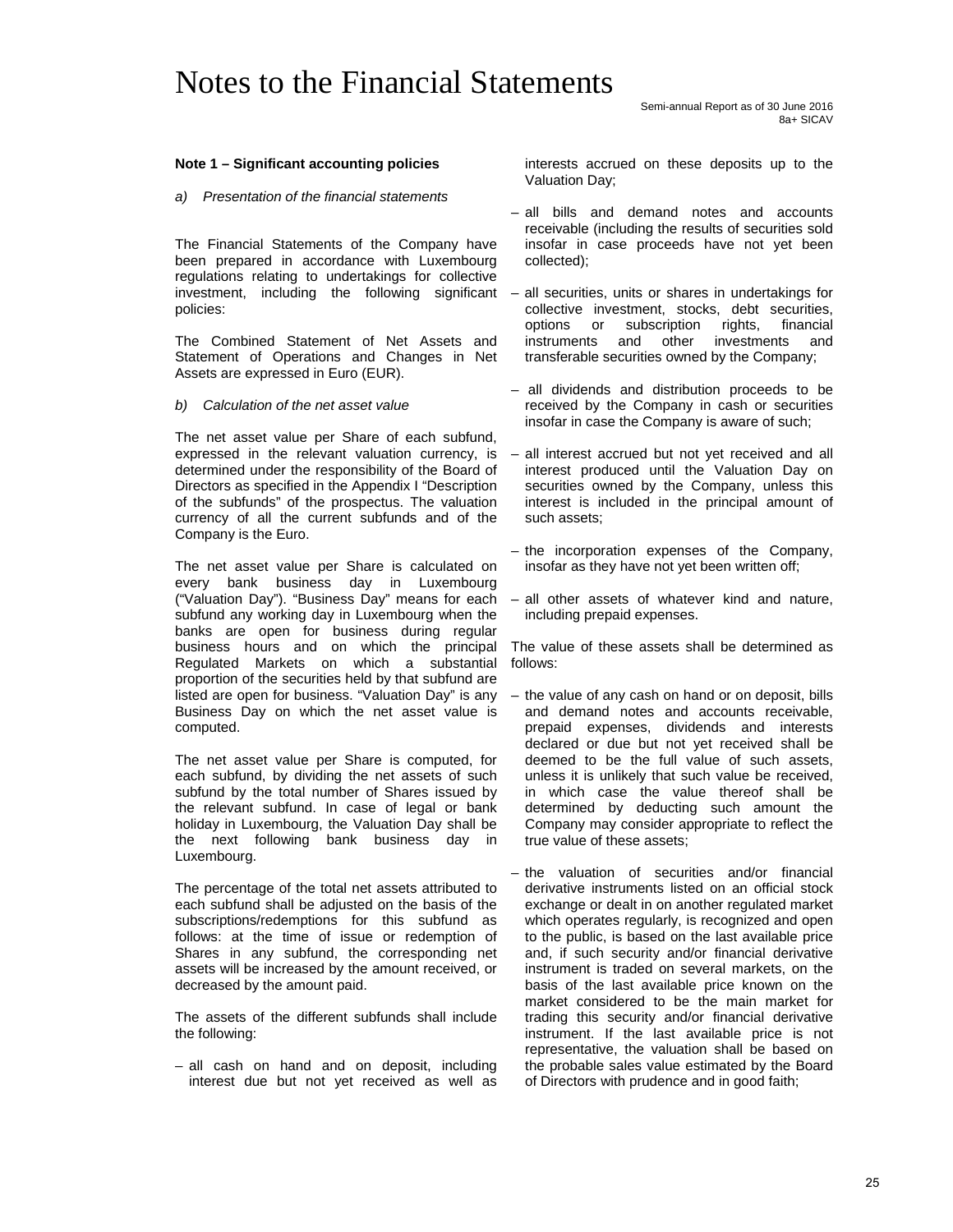- securities not listed on a stock exchange or dealt in on another regulated market which operates regularly, is recognised and open to the public shall be assessed on the basis of the probable sales value estimated with prudence and in good faith;
- shares or units in open-ended undertakings for collective investment shall be valued at their last available calculated net asset value, as reported by such undertakings;
- the value of each position in each currency, security or derivative instrument based on currencies or interest rates will be determined on the basis of quotations provided by a pricing service selected by the Company. Instruments for which no such quotations are available will be valued on the basis of quotations provided by dealers or market makers in such instruments selected by the Company; and positions in instruments for which no quotations are available from pricing services, dealers or market makers shall be determined prudently and in good faith by the Board of Directors in its reasonable judgment;
- liquid assets and money market instruments may be valued at nominal value plus any accrued interest or on an amortized cost basis;
- swaps are valued at their fair value based on the underlying securities as well as on the characteristics of the underlying commitments or otherwise in accordance with usual accounting practices;
- all other securities and other assets will be valued at fair market value as determined in good faith pursuant to procedures established by the Board of Directors.

The Board of Directors is authorised to apply other appropriate valuation principles for the assets of the Company and/or the assets of a given subfund if the aforesaid valuation methods prove to be impossible or inappropriate due to extraordinary circumstances or events.

Securities and other assets expressed in a currency other than the valuation currency of the respective subfund shall be converted into that valuation currency on the basis of the last available exchange rate.

The liabilities of the Company shall include:

- all loans, bills matured and accounts due;
- all known liabilities, whether matured or not, including all matured contractual obligations that involve payments in cash or in kind (including the

amount of any unpaid dividends declared by the Company);

– all reserves, authorised or approved by the Board of Directors, in particular those established to cover for potential depreciation on some of the Company's investments;

– all other liabilities of the Company, of whatever kind and nature with the exception of those represented by the Company's own resources. To assess the amount of such other liabilities, the Company shall take into account all fees and expenses payable by it, including the establishment cost (costs incurred in connection with the formation of the Company, including the cost of services rendered in the incorporation of the Company and in obtaining approval by the competent authorities) and those for subsequent amendments to the Articles or other offering documents, fees and expenses payable to the Investment Managers, Investment Advisors, Custodian, Correspondents, Central Administration, Administrative and Domiciliary Agents, paying agents or other agents, employees of the Company, as well as the permanent representatives of the Company in countries where it is subject to registration, the costs for legal assistance, risk management and compliance, fund reports fee and expenses, Auditors' costs and audit fees, the costs for promoting, printing and publishing the sales documents for the Shares (prospectus, brochures, marketing material etc.), printing costs of annual and interim financial reports, the cost of convening and holding Shareholders' and Board of Directors' meetings, reasonable travelling and other expenses of the members of the Board of Directors and of the Conducting Persons, Directors' and Conducting Persons fees, the costs of registration statements, subscriptions to professional associations and other organisations in Luxembourg, which the Company will decide to join in its own interest and in that of its Shareholders, all taxes and duties charged by governmental authorities and stock exchanges, the annual registration fee as well as taxes or other fees payable to the supervisory authorities and costs relating to the distribution of dividends, the costs of publication of the issue and redemption prices as well as any other operating costs, including financial costs, bank charges and brokerage incurred at purchase or sale of assets or otherwise as well as any other administrative charges. For the valuation of the amount of such liabilities, the Company shall take into account administrative and other expenses of a regular or periodic nature on a pro-rata temporis basis;

– the assets, liabilities, charges and expenses which are not attributable to a subfund shall be attributed to all the subfunds, in equal proportions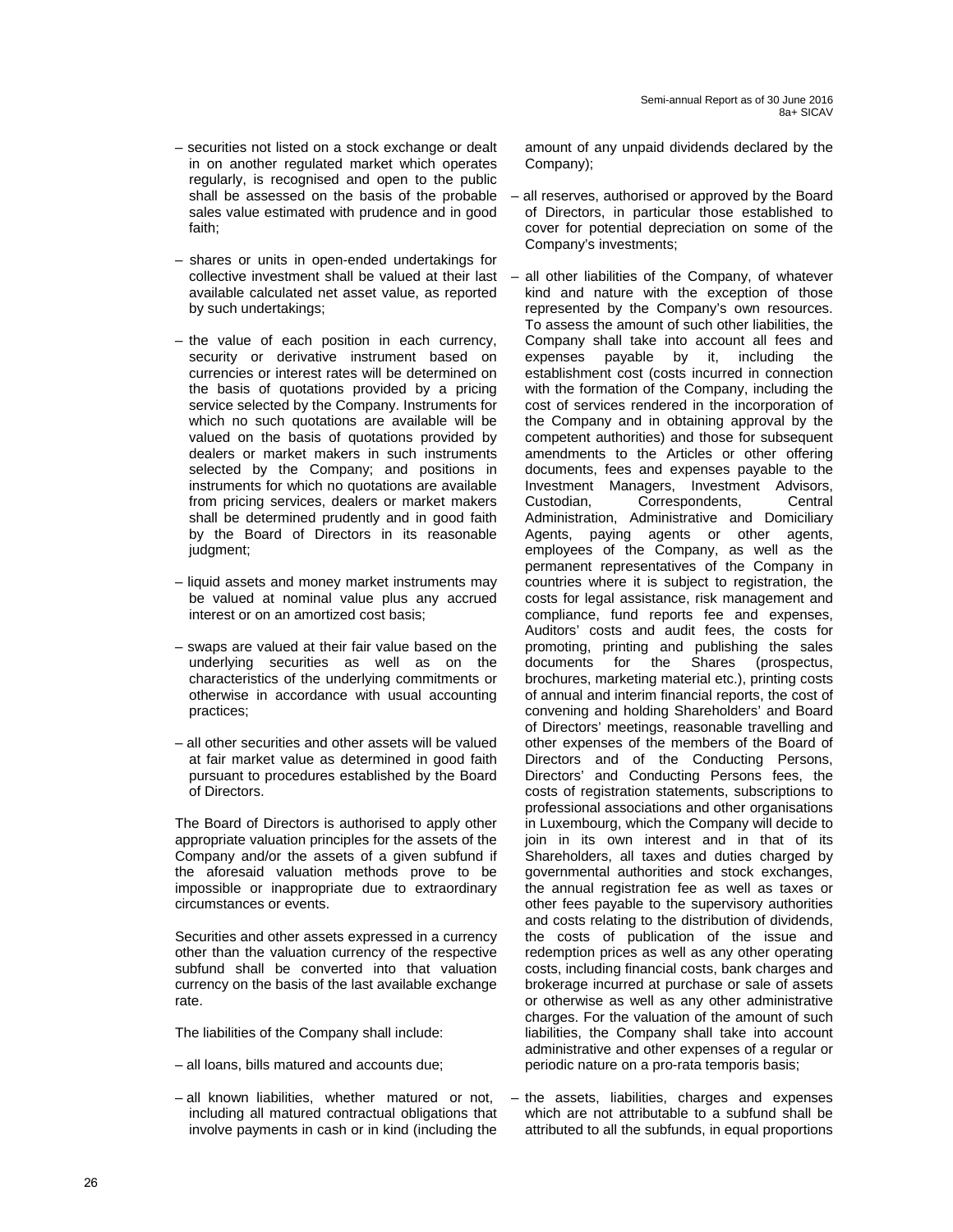or as long as justified by the amounts concerned, to the prorate of their respective net assets.

#### **Note 2 – Investment Management fees**

#### SUBFUND K2

The Management Company is entitled to receive out of the assets of the Sub-fund a portfolio management and distribution fee of 2,15% p.a. in respect of Class R and 1% in respect of Class I calculated and accrued every Valuation Day on the total net value of the class and paid monthly in arrears.

#### SUBFUND EIGER

The Management Company is entitled to receive out of the assets of the Sub-fund a portfolio management and distribution fee of 2% p.a. in respect of Class R and 1% in respect of Class I calculated and accrued every Valuation Day on the total net value of the class and paid monthly in arrears.

#### SUBFUND TIBET

The Management Company is entitled to receive out of the assets of the Sub-fund a portfolio management and distribution fee of 1,5% p.a. in respect of Class R and 0,7% in respect of Class I calculated and accrued every Valuation Day on the total net value of the class and paid monthly in arrears.

### SUBFUND KILIMANJARO

The Management Company is entitled to receive out of the assets of the Sub-fund a portfolio management and distribution fee of 2% p.a. in respect of Class R and 1,2% in respect of Class I calculated and accrued every Valuation Day on the total net value of the class and paid monthly in arrears.

#### **Note 3 – Performance Fee**

#### SUBFUND K2

For Class R and Class I, a Performance Fee is due, and payable on a monthly basis to the Management Company, in case there is a positive difference between the Net Asset Value (before performance fee) and the Absolute High Watermark (as defined below) and is calculated on a daily basis. The Performance Fee by Share outstanding, equals to 15% of the Outperformance (as defined below), is applied to the lesser of: the last available Net Asset Value of the relevant Class and the average Net Asset Value (before performance fee) calculated between the previous and the last Absolute High Watermark.

The Absolute High Watermark is defined as the new all-time-high value of the Net Asset Value ever reached by the subfund. The positive difference between the Net Asset Value and the Absolute High Watermark is defined as "Outperformance". Whenever the conditions for which a Performance Fee is levied, the new all-time-high value of the Net Asset Value would become the new Absolute High Watermark.

In order to calculate the Performance Fee the initial value of the Absolute High Watermark is set equal to the Initial Net Asset Value of the Company.

#### SUBFUND EIGER

For Class R and Class I, a Performance Fee, calculated on a daily basis, may be levied only in case there is a positive difference between the percentage change in the Net Asset Value since the inception of the subfund ("Relative HWM Initial Date") and the percentage change in the Benchmark Index in the same period (since the inception of the subfund) – unless in case of reset to zero of the Relative HWM as below detailed.

Any reference to Benchmark Index is made to the EuroStoxx 50 TR index (Bloomberg ticker: SX5T Index, as may vary from time to time).

The Performance Fee is levied only in case:

- the percentage change (since the Relative HWM Initial Date) in the Net Asset Value (before performance fee) calculated at each Valuation Day is greater than the percentage change in the Benchmark Index of the subfund in the same period;
- the difference between such change in the Net Asset Value and the Benchmark Index (the "Hurdle Rate") is higher than the Relative High Watermark. The Relative High Watermark is defined as the new all-time-high value of the Hurdle Rate ever obtained at each Valuation Day between the Relative HWM Initial Date and the day preceding the Valuation Day. The positive difference between the Hurdle Rate and the Relative High Watermark is defined as "Outperformance".

In order to calculate the Performance Fee the initial

value of the Relative High Watermark is set to 0% at the Relative HWM Initial Date. The first Hurdle Rate will be therefore determined with reference to the Net Asset Values of the subfund and the values of the Index on the day of the initial issue and the first Valuation day respectively.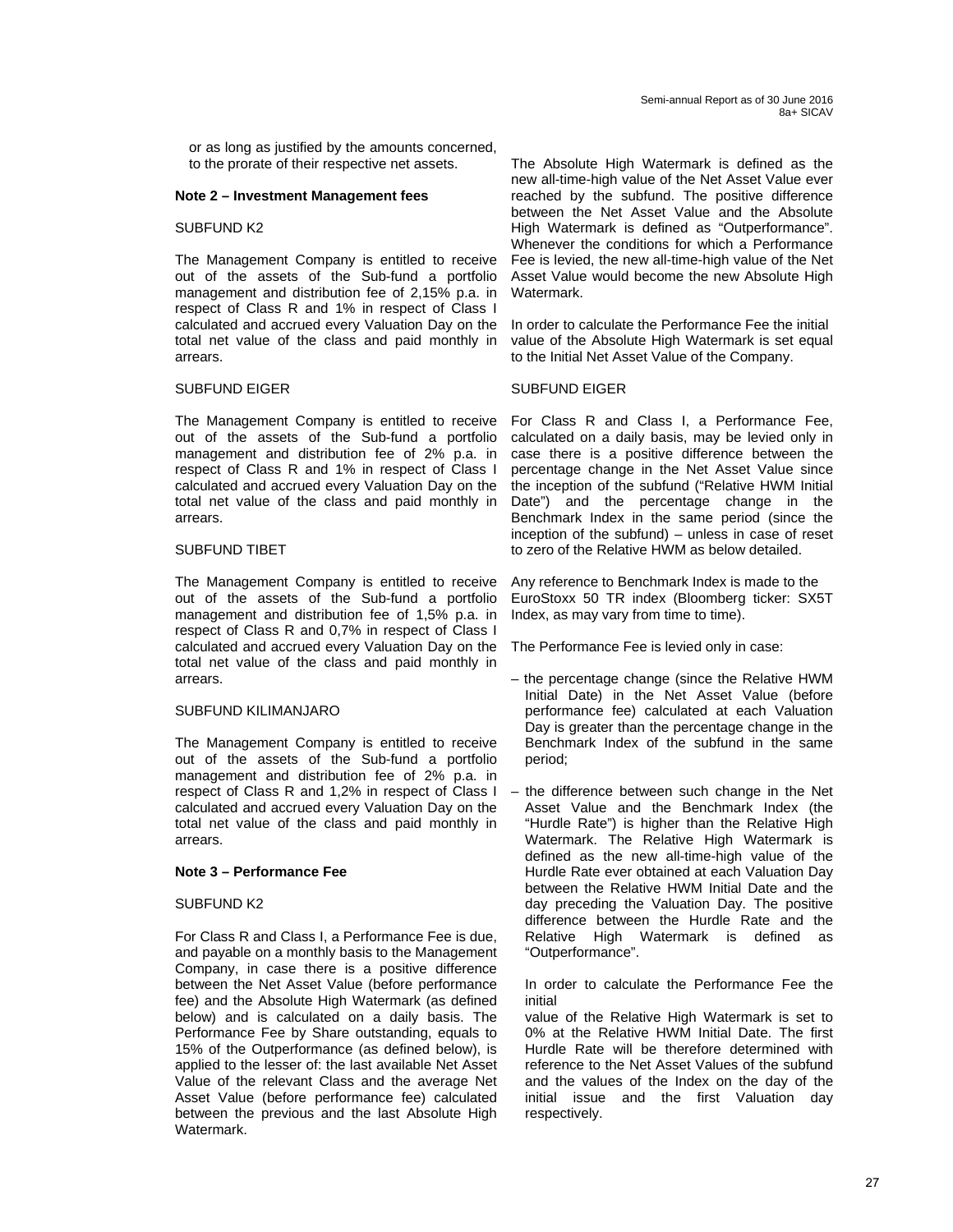Whenever such conditions occur for which a Performance Fee is levied, the new all-time-high value of the Relative High Watermark would become the new Hurdle Rate.

Should the Hurdle Rate reach or exceed 20% (-20%), the Relative HWM (and the Hurdle Rate) would be reset to zero on the following day. The day the Relative HWM is reset to zero will become the Relative HWM Initial Date. In case the Hurdle Rate's reset is caused by the Hurdle Rate exceeding -20%, no performance fee will apply until the subfund will reach a +20% Relative High Watermark again.

The Performance Fee by share outstanding will be equivalent to 20 percent of the Outperformance and is applied to the lower between the last available Net Asset Value of the subfund and the average Net Asset Value calculated between the previous and the last Relative High Watermark.

#### SUBFUND TIBET

For Class R and Class I, a Performance Fee is due, and payable to the Management Company, in case there is a positive difference between the Net Asset Value (before performance fee) and the Absolute High Watermark (as defined below) and is calculated on a daily basis. The Performance Fee by Share outstanding, equal to 10% of the Outperformance (as defined below), is applied to the lesser of: the last available Net Asset Value (before performance fee) of the relevant Class and the average Net Asset Value calculated between the previous and the last Absolute High Watermark.

The "Absolute High Watermark" is defined as the new all-time high value of the Net Asset Value ever reached by the subfund. The positive difference between the Net Asset Value and the Absolute High Watermark is defined as "Outperformance". Whenever the conditions for which a Performance Fee is levied, the new all-time high value of the Net Asset Value would become the new Absolute HighWatermark.

In order to calculate the Performance Fee the initial value of the Absolute High Watermark is set equal to the Initial Net Asset Value of the Company.

#### SUBFUND KILIMANJARO

No Performance Fee is calculated for this Subfund.

#### **Note 4 – Taxe d'abonnement**

In accordance with the law in force and current practice, the Company is not subject to any Luxembourg tax on income and capital gains. Likewise, dividends paid by the Company are not subject to any Luxembourg withholding tax.

However, the Company is subject to an annual tax in Luxembourg corresponding to 0.05% of the value of the net assets (except for the Shares reserved for institutional investors who may benefit from the reduced rate of 0.01%). This tax is payable quarterly on the basis of the Company's net assets calculated at the end of the relevant quarter.

#### **Note 5 – Commitments on Financial Futures**

Commitments on Financial Futures per subfund and respective currency as of 30 June 2016 can be summarized as follows:

| 8a+ SICAV        | <b>Financial Futures</b><br>on currencies<br>(bought) | <b>Financial Futures</b><br>on currencies<br>(sold) |
|------------------|-------------------------------------------------------|-----------------------------------------------------|
| – K <sub>2</sub> | 11 123 003.16 EUR                                     | - EUR                                               |
| $-$ Tibet        | 3749326.91 EUR                                        | - EUR                                               |
| - Kilimanjaro    | 3 514 339.11 EUR                                      | $-$ FUR                                             |

The counterparty on open positions for futures is Banca Imi S.p.A.

#### **Note 6 – Forward Foreign Exchange Contracts**

During the financial year, certain Sub-Funds have taken out forward foreign exchange contracts.

Details of open positions as of 30 June 2016 are disclosed following the Portfolios of the concerned Sub-Funds. The counterparty on these open positions is State Street Bank London.

#### **Note 7 – Transaction costs**

Transaction costs include brokerage fees, stamp duty, local taxes and other foreign charges if incurred during the fiscal year. Transaction fees are included in the cost of securities purchased and sold.

For the financial period from 1 January 2016 to 30 June 2016, the Company incurred transaction costs relating to purchase or sale of investments in securities and similar transactions as follows:

| 8a+ SICAV        | <b>Transaction costs</b> |
|------------------|--------------------------|
| - K <sub>2</sub> | 17414.70                 |
| - Eiger          | 50 353.25                |
| - Tibet          | 11 167.26                |
| - Kilimanjaro    | 7 212 55                 |

Not all transaction costs are separately identifiable. For fixed income investments, forward currency contracts and other derivative contracts, transaction costs will be included in the purchase and sale price of the investment. Whilst not separately identifiable these transaction costs will be captured within the performance of each subfund.